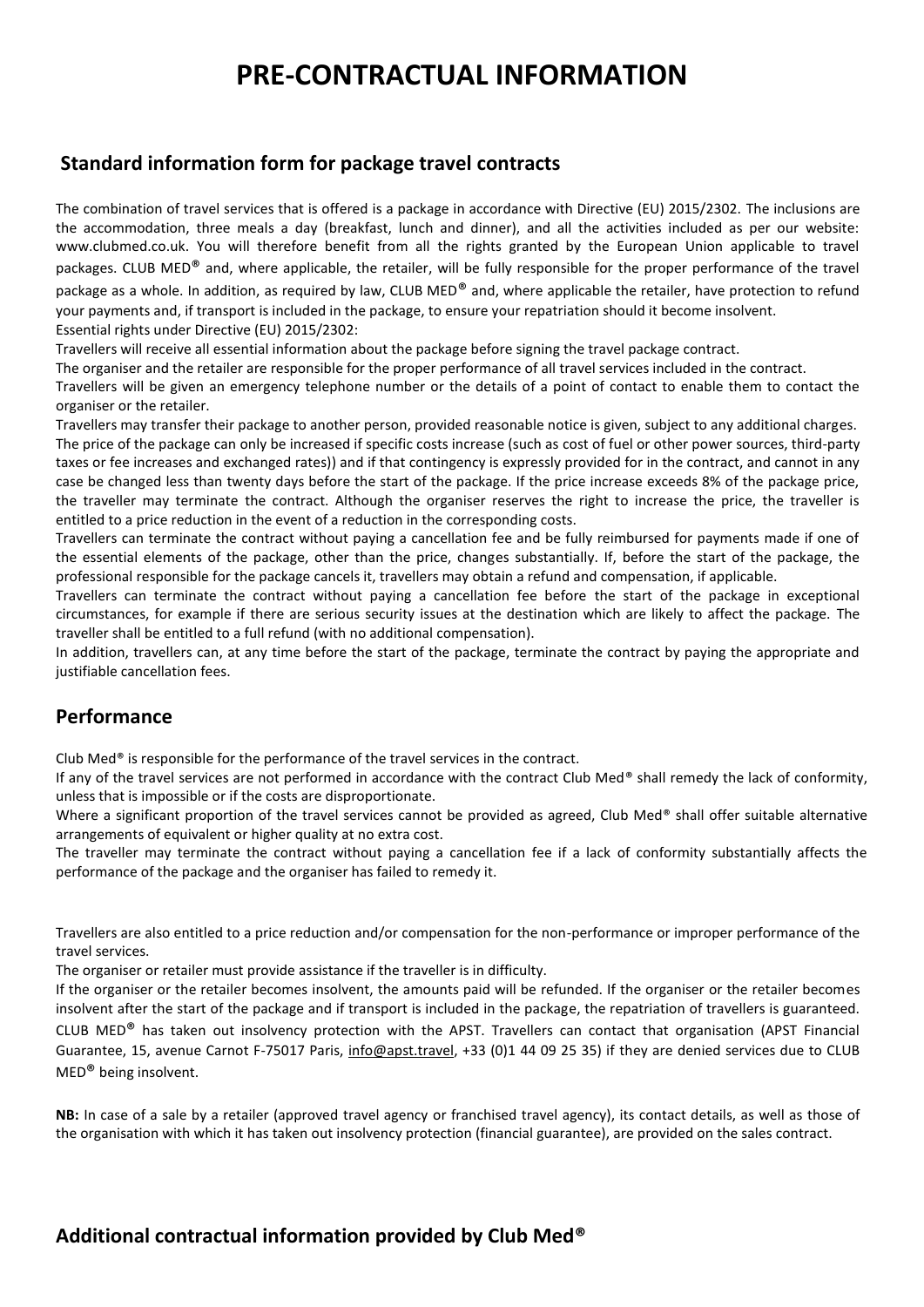- "The traveller is obliged to communicate to Club Med®, as soon as possible and using the form available in the village, any nonconformity observed during the performance of the trip or stay".

- In case of difficulty, the traveller can contact the local Club Med® representative using the contact details shown in the Travel section of the sales Contract.

- The traveller may, after giving Club Med at least 7 days' notice before the start of the package, transfer the package travel contract to a person who satisfies all the conditions applicable to the contract.. The transfer must be notified by the transferor by any means allowing acknowledgement of receipt.

- Any complaints should be sent to Club Med® through the Contact section of the website [http://www.clubmed.co.uk](http://www.clubmed.co.uk/)

Without any satisfactory response within 60 days, the traveller can contact the Tourism Mediator ABTA, and further details can be found at [www.abta.com.](http://www.abta.com/)

# **GENERAL TERMS AND CONDITIONS OF SALE**

The terms and conditions for conducting activities related to the organisation and sale of travel or tour packages are governed by the Directive (EU) 2015/2302.

## **INTRODUCTION**

These General Terms and Conditions of Sale are intended to apply to all services offered on the website https://www.clubmed.co.uk. They define the terms and conditions of purchase of the services in physical outlets (Travel Agency, etc.), on the Internet and by telephone for stays in our Holiday Villages, which are hereinafter referred to as "Resorts". They are specifically supplemented or modified, if necessary, by the specific terms and conditions of sale, particularly for Cruises by Club Med® and Discovery Tours by Club Med®. The content of the website, as well as these General Terms and Conditions of Sale, are intended to inform travellers and Club Med® customers (hereinafter referred to as "G.M®" or "*Great Member(s)*®"), prior to the signing of their sales contracts ("Contract"), of the content of the proposed services relating to transport and the stay (including accommodation, leisure and sport activities), the terms of cancellation or amendment of the Contract, as well as border crossing conditions.

For more information on the prices, terms of payment or services offered by Club Med® (including the dates of availability of services at extra cost, which can only be offered on certain dates and/or depending on the season [Summer or Winter]), please refer to the website: https://www.clubmed.co.uk.

Club Med® expressly reserves the right to make changes to the information on the website https://www.clubmed.co.uk (price, transportation and holiday services content, accommodation conditions, promotional offers, and à la carte activities /with supplement), especially through erratum available in Travel Agencies and on the website https://www.clubmed.co.uk. Club Med® also reserves this right for the information published on its websites. In this case, the descriptions and/or the programmes for the Packages shall be updated on the websites.

Your contract is with Club Med SAS (UK Branch) Connect House, 133-137 Alexandra Road, London SW19 7JY, clubmed.co.uk, Tour Operator). The ABTA membership number is V6608 as Club Med® is a member of ABTA under ATOL number 1020 and we provide full financial protection for your monies. When you buy an ATOL protected air holiday package from us, you will receive a confirmation invoice(or via our authorized agent through which you booked) confirming your arrangements and an ATOL Certificate. When you buy an ATOL protected air holiday package you will incur a £2.50 fee per person. This lists what is financially protected, where you can get information on what this means for you and who to contact if things go wrong. We, or the suppliers identified on your ATOL Certificate, will provide you with the services listed on the ATOL Certificate (or a suitable alternative). In the unlikely event of insolvency, where neither we nor our suppliers are able to do so, an alternative ATOL holder may provide you with the services you have bought or a suitable alternative (at no extra cost to you). You agree to accept that in those circumstances, the alternative ATOL holder will perform those obligations and you agree to pay any money outstanding to be paid by you under your contract to that alternative ATOL holder. However, you also agree that in some cases it will not be possible to appoint an alternative ATOL holder, in which case you will be entitled to make a claim under the ATOL scheme (or your credit card issuer where applicable). If we, or the suppliers identified on your ATOL certificate, are unable to provide the services listed (or a suitable alternative, through an alternative ATOL holder or otherwise) for reasons of insolvency, the Trustees of the Air Travel Trust may make a payment to (or confer a benefit on) you under the ATOL scheme. You agree that in return for such a payment or benefit you assign absolutely to those Trustees any claims which you have or may have arising out of or relating to the non–provision of the services, including any claim against us, the travel agent (or your credit card issuer where applicable). You also agree that any such claims may be re–assigned to another body, if that other body has paid sums you have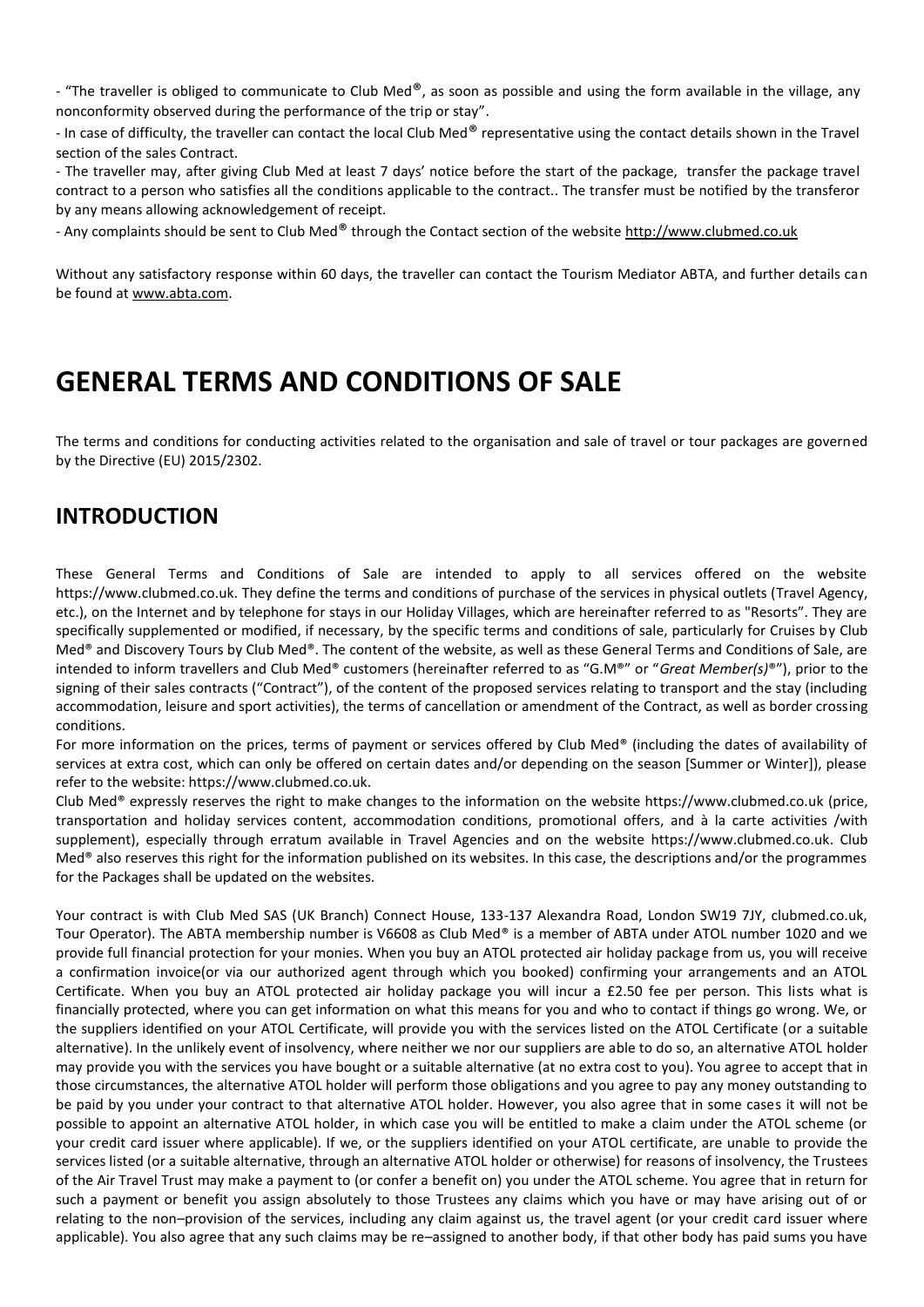claimed under the ATOL scheme. If you book arrangements other than an air Package holiday from the website and/or online, your money is protected by way of a bond held by ABTA. For further information, see www.atol.org.uk and www.abta.com. This contract is made on the terms of these booking conditions, which are governed by English Law, and the jurisdiction of the English Courts. You may however, choose the law and jurisdiction of Scotland or Northern Ireland if you wish to do so.

## **BEFORE YOUR DEPARTURE**

## **1. Your Club Med® Package**

Club Med® offers various packages (hereinafter "Package(s)") for which stays in a Resort, Villa or Apartment-Chalet (whether combined with an excursion or with another Resort), Cruises aboard the Club Med 2, Tours are available. Those Packages can be offered with or without transport. In the latter case, stays are then referred to as a "Package without transport".

Inclusions commence from 3pm on the day of arrival and cease at 10am on the day of departure for all clients no matter the package option.

Published prices for accommodation at Resorts are based on a twin share room. Children under 12 may be required to share a room with parents and the child pricing reflects this possibility.

The Packages include, for the duration of the chosen stay (it being specified that the duration of the Package with transport includes transport and transfer times): (I) full board (breakfast, lunch, dinner, open bar and snacking (top shelf beverages are not included) excluding à la carte/chargeable meals/drinks indicated as such on site (II) the sports activities included in the basic Package (see the Resorts pages for more information) (III) ski lifts\* (from 4 years old,in winter in all winter sports resorts, except for non-skier and non-hiker Packages) (IV) when offered in the Resort, Club Med Baby Welcome® (subject to registration prior to booking, as the number of spaces is limited), Mini Club Med®, Junior Club Med® and Club Med Passworld® (V) daytime and evening entertainment, (VI) free use of all the Resort facilities and sports equipment (except snow equipment) and services of trained instructors as provided by the Resort operator; certain sports activities may be extra, (VII) service taxes at the resort (tipping at a Resort is not permitted), (VII) ski helmet for children under 12 years old.

\*For short stay packages (between 2 and 4 days), the lift pass will be included from the day of arrival to the day of departure. For long stay packages, the lift pass will be included from the day after arrival to the day before departure.

The Villa and Apartment-Chalet Packages include, in addition to the specific services for the stay in the Villa/Apartment-Chalet the aforementioned services within the adjoining Resort. Each of these Packages is a single, indivisible product, the content of which is specified in more detail on the website https://www.clubmed.co.uk. All packages are subject to availability.

The services and food/drinks shown as being "with supplement", "à la carte" or payable on the website [https://www.clubmed.co.uk,](https://www.clubmed.co.uk/) or on site in the Resort are not part of the price of the Package.

In any case, the with supplement/à la carte services are optional and subject to availability. Certain services (such as coaching structures and sports activities) are only offered on certain dates (for example only during school holidays in France [excluding overseas territories] or on the contrary, outside of school holiday periods). The precise dates of the services are available in the Travel Agencies, on the websites [https://www.clubmed.co.uk,](https://www.clubmed.co.uk/) or you can give us a call in our London Office for more information at the following number: +44 (0)8453 67 67 67.

Some elements are not included in your Club Med® holiday, as follows:

- The costs of airfares, including all respective taxes and fuel levies should accommodation only be booked.
- Transfers to and from the clients home and airport.
- Ski / snowboard equipment hire is at extra cost and varies depending on skier or snowboarder ability.
- Ski clothing (water proof / weather proof) and gear (including googles & boots) are neither included nor available to hire at the resorts.
- Certain à la carte dishes and premium beverages.
- Local tourist taxes
- Excess baggage charges.
- Laundry, gifts, excursions, and some activities where there is a charge for individual lessons, scuba diving, and certain equipment according to individual resorts.
- On site parking fees, if applicable, in some Resorts.

In "Winter Sports" Resorts, G.Ms® must comply with the General Terms and Conditions of Use of the ski lift operator, which are displayed or issued on site, but are also available on the operator's website. The safety instructions and rules related to the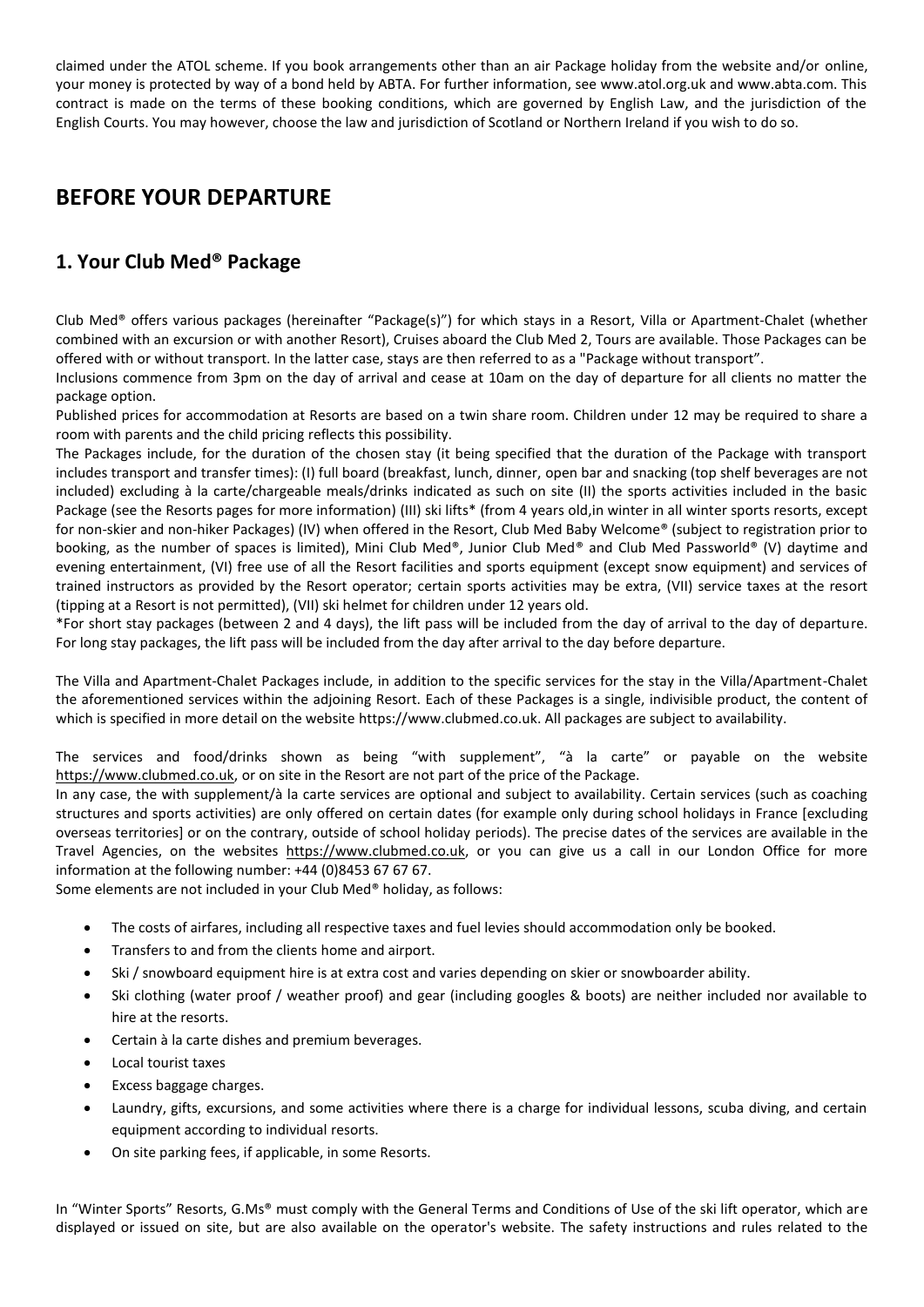various activities offered must be observed. Failure to comply with these by the G.M® will make it impossible for the G.M® to participate (for example, in Winter Sports Resorts, helmets are compulsory for off-piste skiing where possible and offered by the instructors supervising the lessons for G.Ms®). GMs® not wishing to wear a helmet will not be allowed in off-piste lessons without being able to claim any refund or compensation).

#### *Non-smoking areas*

All communal and private indoor areas are non-smoking (the stipulation also applies to electronic cigarettes).

#### **1.1 Your Package without transport**

Club Med® offers packages without transport of varying durations.

In the case of a Package without transport, arrival is between 3 pm and 8 pm and departure no later than 3 pm, with rooms to be vacated by 10 am (times also valid for the Package with transport), unless specific times given in the "Holiday Information" sent to the G.M®. The price of the Package without transport includes full board meals, from dinner on the 1st day to lunch on the last day. Transfers between the airport or the train station and the Resort are at the expense of G.Ms®. If the G.M® arrives early and depending on availability of the Resort, breakfast and/or lunch on the day of arrival and/or accommodation at the Resort may be provided at an additional charge.

On certain dates, Club Med® may not be able to offer Packages without transport, even if stays with transport are available. Similarly, for each type of stay, there is a quota of rooms in the Resort, particularly depending on the length of the stay concerned.

As part of their Package without transport, G.Ms® who have booked a transfer with Club Med® are asked to limit the amount of their luggage and to inform Club Med® in advance by emailing us at support.uk@clubmed.com 48 hours before arrival, if they have particularly bulky luggage (such as golf bags, pushchairs, etc.), in order to assign the most suitable vehicle possible to the transfer concerned. In any case, Club Med® reserves the right to impose and charge for an additional vehicle if the amount of luggage exceeds the capacity of the vehicle assigned to the transfer according to the luggage information provided by the G.M®. The G.M<sup>®</sup> must respect the times and the meeting place indicated by Club Med®, whether the transfer is included in the package (case of Packages with transport) or ordered as part of a transfer service with supplement. Transfers in this context are collective. Any transfer request by a G.M® outside the hours set by Club Med® will be processed as part of a private transfer, which is also at the expense of the G.M®. A G.M® free to determine the times of his/her transfer will be solely responsible in case of a delay causing loss of the return trip.

#### **1.2 Your Package with transport**

The rule stated in 1.1 regarding bulky luggage in connection with the transfer also applies to the Package with transport.

#### **1.2.1. Transport by train**

Packages with transport include a round-trip transfer to the Resort/Chalet Apartment. Club Med® reserves quotas with the SNCF to which the terms and conditions of use apply. If the transport is cancelled or if the G.M® fails to show up for departure, the termination conditions set out below in Chapter 4 shall apply in full to the unused journey(s). The prices for children under the age of 4 allow them to occupy a seat.

#### **1.2.2. Air transport**

Air taxes (airport, insurance, security, carbon, solidarity), fuel surcharges and/or stopover fees (including port taxes for Club Med 2 Cruises) are included in the prices and are those known at the date of publication of the price. Airport/Resort/Villa/Apartment-Chalet transfers are included in the price, apart from the exceptions mentioned. The Holiday Information sent to the G.M® prior to departure includes all the information relating to the flight as it appears on the E-Ticket. This document is to be produced by the G.M® at check-in with identification documents (passport or identity card depending on the destination) so that the airline can issue his/her boarding pass. As a safety measure, the regulations require children under the age of 2 to share an adult's seat. A seat on the return flight will, however, in accordance with the regulations, be allocated to children celebrating their second birthday during the stay, and will be charged.

The weight of luggage is limited per person and varies depending on the class and the airline. The luggage allowance is specified by the airlines on their website. Any excess luggage incurs costs payable by the G.M® to the airline at the airport.

The transportation of special equipment (golf, diving, kite surfing, skiing, windsurfing, etc.) is subject to fees payable directly to the airline upon check-in. The amount varies depending on the airline and destination. The G.M® must notify, at the time of booking and no later than 72 hours before departure, any need to transport special equipment, which is subject to the agreement of the airline in all cases. Club Med® cannot be held responsible in case of refusal by the airline to load a piece of equipment on-board and will not be able to pay any resulting expenses.

Flights marked as "direct" are non-stop or stopover flights only, with no change of aircraft.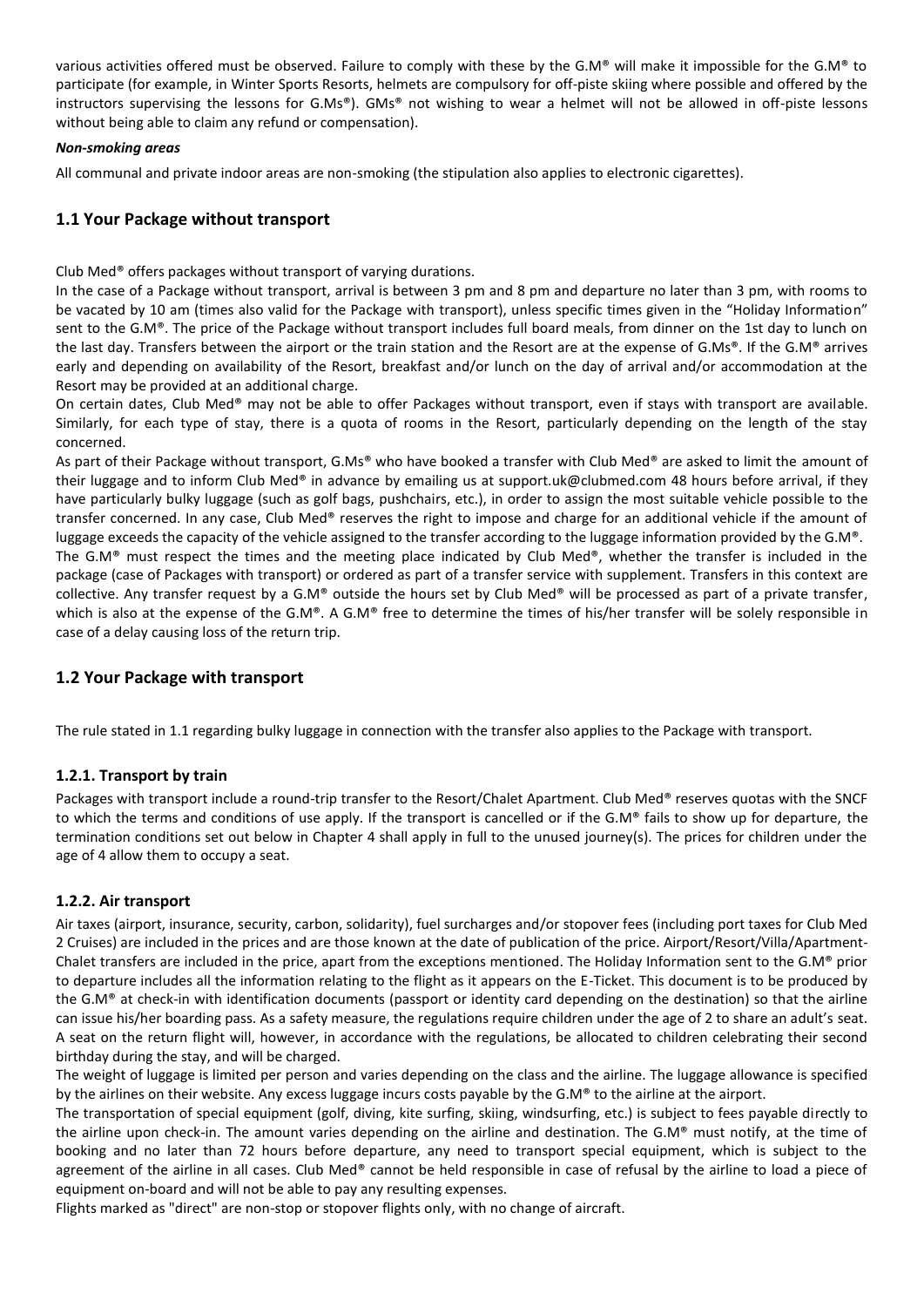Club Med® cannot be held liable in the event of no-show at boarding and/or failure to check-in at the place of departure of the air transport under the Package, and/or no-show at the place of the stay, caused by an air, rail or ground transportation delay, whatever the cause thereof, since the said transportation is not included in the total amount of the price of the Package which is the subject of the Contract. Transportation is the sole responsibility of the  $GM^{\circ}$  or the carrier with which it has freely contracted. Flights chartered by Club Med® may be during the day or at night, with the first and last day of the trip being devoted to transport. As Club Med® is not in control of the choice of times, it cannot be held responsible for late departures and/or early returns on the first and/or last day, or for waiting times between two stops. End-of-day arrivals and early-morning departures are possible, either because of the schedules imposed by carriers, weather conditions or any unforeseen circumstances, especially in times of heavy traffic where high usage and security requirements can cause delays.

Package prices including transport (charter flights) are prices specifically negotiated by Club Med®. For scheduled flights, fares are subject to availability and specific booking classes to which Club Med® has access. If there are no more seats available or if the G.M® wishes to depart outside of the dates on which Club Med® can offer transport under the aforementioned conditions, or in other booking classes (e.g. Business class) on the same flight or another flight, seats with different financial conditions may be offered.

Club Med® may be required to propose an additional offer on special flights on the same date or on another date; a supplement may be applied and the amount confirmed before booking. As low-cost airline tickets are issued at time of booking, if cancelled or modified, regardless of the notice period, a 100% fee will be deducted from the amount of the flights.

**Cancellation of a Package with transport and reimbursement of taxes related to boarding in certain conditions:** When a ticket is no longer valid and has not been used for transport, Club Med®, upon request of a G.M® made by any means to the contact details provided in Article 13, shall reimburse, within 30 days of the date of receipt of said request, the air taxes exclusively related to boarding. The fuel surcharge is expressly excluded from the reimbursement, which shall consequently be payable by the G.M® in all cases. The amount of taxes liable to be reimbursed under the aforementioned conditions will be indicated in the sales contract under the terms "taxes related to boarding". The costs incurred by the refund request may also be reimbursed upon request, based on the postal and telecommunications rates in force at the time of the request and within a limit of 20% of the amount of the taxes. Exceptionally, refund requests that are made online will not give rise to any reimbursement of costs. In case of a request made by phone, the reimbursement can only be made upon presentation of supporting documents.

Club Med® shall give the G.M® the necessary documents, as well as information on the expected time of departure and, in case of transport, the time of check-in and the scheduled times of stopovers, connections and arrival.

Schedules (check-in, flight code) and airline names are provided for information in the sales contracts, and are subject to change up to the day of departure. In case of a change, particularly of a carrier, the G.M® will be informed by any appropriate means by the contracting carrier or by Club Med® as soon as it becomes aware of it and no later than upon check-in or boarding for connecting flights. In case of termination by the G.M® justified by a proven breach of Club Med®'s obligation to inform the G.M® of the name of the air carrier, all sums paid by G.M® will be returned to it without any cancellation indemnity being retained.

#### **1.3 Your accommodation**

The principle of accommodation in Resorts (by Resort, we also mean the Club Med 2 Sailboatis so-called "per Unit" standard accommodation (called "Club"). Accommodation in a Villa or an Apartment-Chalet is also considered as per Unit accommodation. Per Unit accommodation is accommodation to be shared with another G.M® registered on the same sales slip and/or booking file.

For people registered alone on a sales slip and/or booking file, accommodation in the Resort is always in a single room (with a supplement payable).

Given the principle of per Unit accommodation, children must be accommodated in a room shared with his/her parents and/or companion(s), or in a single room (only children aged 12 years and over) giving rise, where appropriate, to the payment of a single supplement. The beds offered to children staying in their parents' room are likely to be sofa beds (dimensions provided by the seller on request). Children under the age of 3 are accommodated in the room of the parents and/or companions in cots (usually in travel cots). Children under the age of 3 do not count as occupants. Thus, for example, a family of four (4) people, 2 adults and 2 children aged 10 and 2, will be accommodated in a triple room with a cot for the child aged 2. A single person travelling with a child under the age of 3 will be accommodated in a single room with a cot and will have to pay a single supplement. These conditions do not apply to Villas and Apartment-Chalets.

The Kemer Resort presents an exception, as ,a G.M® booking a stay in this Resort may share a room with another G.M® (of the same sex) that he/she does not know. In the latter case and exceptionally, Club Med® may have to change the room of a GM® during his/her stay so that the single-sex rule is respected.

Children who are minors remain under the full responsibility of their parents and/or companions throughout their stay in the Resort, with it being up to the parents and/or companions to assess whether they can stay alone (provided they are at least 12 years old) in a single room.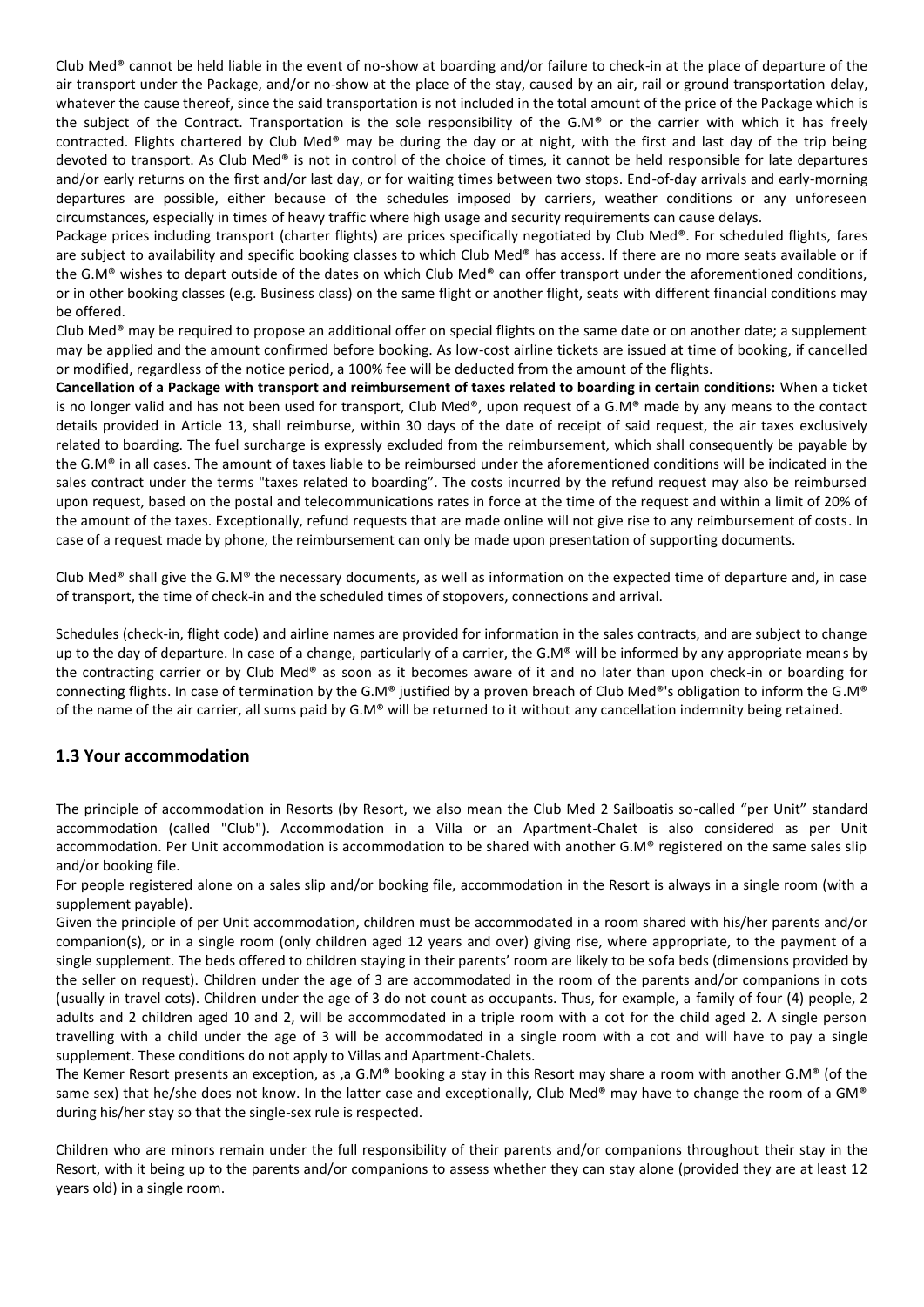Club Med® offers Packages at different prices according to the category of accommodation chosen. These are specific types of accommodation with particular characteristics due to their orientation (for example: accommodation with a sea view, with a terrace, etc.) and/or their services or lay-out (interconnecting rooms).

Apart from optional services that may be offered at a supplement upon booking for some Resorts and for certain room categories only, accommodation (in the reserved category) is allocated exclusively on site and cannot be reserved in advance at the time of registration (except for Club Med 2). Any requests sent by G.Ms® directly to the Resort before arrival cannot be taken into account and will therefore have no binding or contractual value.

#### *Accommodation – Transport – Reduced mobility person accessibility*

Some of our Resorts are more suitable for people with disabilities or reduced mobility. However, we specify that we cannot guarantee access, by your own means, to all the activities and infrastructures of those Resorts. The recommended Resorts and the activities already identified as not being accessible in those Resorts will be given to you on request by the Travel Agency and by phone. People with reduced mobility or requiring special assistance are asked to check with Club Med® before booking. In accordance with EC Regulation No. 1107/2006 on air travel, it is necessary to inform carriers of the need for special assistance, at least 72 hours before departure, in order to set up the required resources. People who need assistance (due to illness, physical or mental disability) may be discouraged or denied from booking a flight by the airline or Club Med® as provided by the aforementioned Regulation. Club Med® will not be responsible for G.Ms® who are denied boarding who have not correctly notified their assistance needs during the booking process. The airline and Club Med® may also require the presence of a person who will be able to provide them, both during their transport and their stay, with the help and assistance that their state of health requires and that they would need to ensure a smooth stay, with the G.O® (stands for "*Great Organiser*") and/or G.E® (for "*Great Employees*") of Club Med® not being able to provide them with individual help and/or assistance. Only assistance dogs deemed to be necessary (proof issued by the competent authority must be given to Club Med®: disability card and contract for the provision of the dog) may be admitted subject to (i) them being accepted by the airlines during the journey and no quarantine being imposed by the host country and (ii) Club Med® being duly informed in advance.

## **2. How to calculate the price of your holiday**

#### **2.1. Price of the Package**

Packages are customisable products whose final composition depends on the specific requests of the G.M® according to several variable criteria such as the booking date, the start date of the stay, the length of the stay, the type of accommodation chosen (Club Room, Deluxe Room, Suite, Villa, Apartment-Chalet, etc., depending on the categories available in the Resort), the type of transport (charter flight, scheduled flight on Club Med® booking classes or otherwise, low-cost flight, etc.), the age of the G.M®, as well as the addition of any à la carte services (golf courses, Petit Club Med®, etc.). Each criterion corresponds to one or more prices, the sum of which is "the total amount of the Package price". To find out the exact price in force for the configuration of his/her Package, the G.M® is asked to contact his/her Travel Agency or to consult the website https://www.clubmed.co.uk. In any case, the price of the Package must be confirmed before booking.

When a tourist tax is introduced by the competent public authority, its payment is mandatory. It may be included in the price of the Package, depending on the Resort. When the tax is payable on site, in addition to the price of the Package, the G.M® is informed in the sales contract.

In addition, Club Med® reserves the right to claim from the G.M® the payment of any tourist tax which may be established further to a decision by the municipality or any other competent administrative authority after the date of booking the Package. In such a case, the G.M®, who is informed of this by Club Med® by any means, agrees to pay the tax at the Resort.

In accordance with Article 4.2.1 below, the price of the Package may be revised if the amount of the tourist tax changes.

Any booking which includes air services entails the payment of variable taxes related to transport. They are included in the price including tax and are subject to change. The extra cost to the G.M® that may result from a change in said charges is in accordance with the conditions specified in Article 4.2.1 below.

#### *Annual fee:*

An annual sum for processing fees (formerly called "Registration Fees") is added to the total amount of the Package price for all G.Ms® registered on a booking file.

| Membership fees                                 | Annual Subscription fees<br>(per person) |
|-------------------------------------------------|------------------------------------------|
| All Members<br>(from the age of 2) <sup>1</sup> | f15                                      |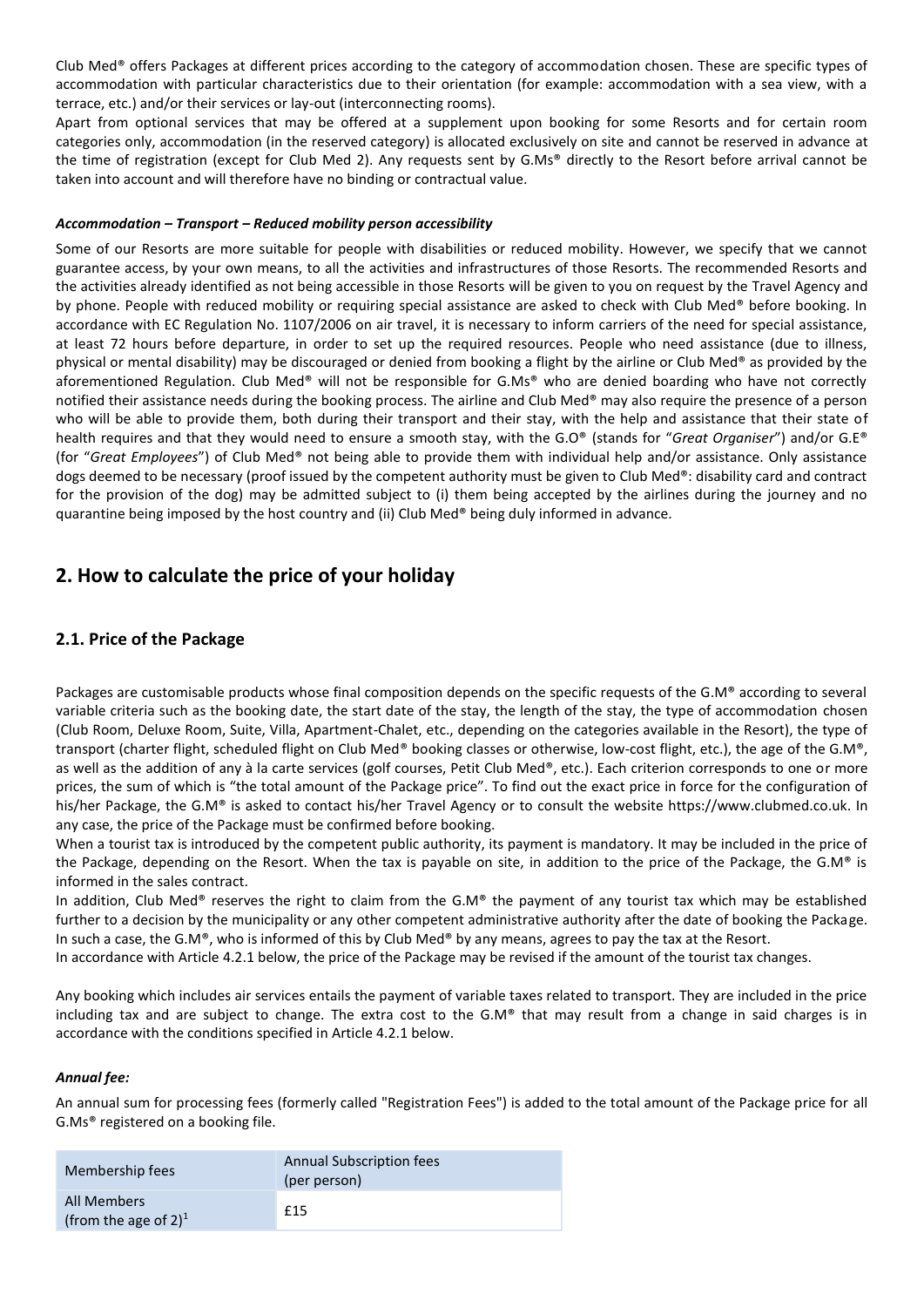#### (1) At the time of travel

Free

It is payable on the day of booking the Package and is valid for a period of 12 months as from that date, for all bookings made during that period, regardless of the departure date.

In any event, the payment of the fee by the G.M® implies acceptance of the rules applicable in the Resort, whether they are displayed or given out directly by staff, particularly in terms of health and safety.

A traveller must be a Club Med® member to participate in a Club Med® holiday. Membership fee is due on the first booking of a membership season. The membership season runs from the 1st January - 31<sup>st</sup> December. Your membership fees will not be refunded if you cancel your holiday. Failure to comply with the terms of the Club Med® membership, as well as codes of conduct at the Resorts, may result in Club Med® taking whatever action it feels necessary including recovering from you/your traveller/s the cost of any damage or loss caused, your/your traveller/s exclusion from the Resort as well as entering you/your traveller/s on an "incident" list (you/your traveller/s will thereby lose, if necessary, all the benefits attached to the Club Med® membership). In the case of exclusion from a Resort, Club Med®'s responsibility and contractual obligations towards You/Your travellers will be terminated immediately. Club Med® will have no obligation towards you/your travellers in respect of your/their return travel arrangements, unused accommodation or any compensation. As mentioned above when you buy an ATOL protected holiday package you will incur a £2.50 fee per person.

By paying your membership fees, you consent to the use of your personal details by any company within the Club Med® Group as well as by their business partners in accordance with our privacy policy.

#### **2.2. Price reductions and promotional offers**

The price reductions or special offers mentioned on the website https://www.clubmed.co.uk, like any other price reduction or promotional offer offered by Club Med®, are not retrospective and are non-cumulative, unless otherwise stated. In this regard, it is specified that the promotional offers of Club Med® primarily agree with the specific conditions of the offer, then with these General Terms and Conditions of Sale. They do not concern G.Ms® who have already booked their Package at the date of the offer.

### **3. How to pay for your holiday**

Any G.M<sup>®</sup> purchasing a Package must have the ability to contract, that is to say, be at least 18 years old, be legally able to contract and not be under guardianship or trusteeship. He/she guarantees the accuracy of the information provided by him/her or by any member of his/her family.

On confirmation of booking, if you book your holiday more than 90 days prior to departure, we must receive payment of a nonrefundable deposit of £150pp (per adult and child, except those eligible for the kids stay free promotion), plus Club Med® Membership fees & ATOL fees. The balance of the price of your holiday must be paid at least 90 days before your departure date. If you book your holiday within 90 days of departure, we must receive payment of the full cost of your holiday on confirmation of booking. Your reservation for a Club Med® holiday will only be confirmed when Club Med® receives the deposit amount specified on your booking confirmation. Should we not receive the payment by the specified date agreed on your booking confirmation, the booking will be cancelled. Once we have accepted your deposit and the monies are reflecting into our account the holiday will be considered confirmed. For telephone reservations made within 14 days of departure, we will only accept payment by debit/credit card. All monies paid to your travel agent are held by them on our behalf at all times. Payment by debit or credit card or bank transfer does not incur a transaction fee. If you book your holiday from outside of the UK, full payment is due at the time of booking.

You shall be informed of the payment methods accepted by Club Med® in the Travel Agency, by telephone or on the Internet. It is reminded that cash is only accepted to pay the price of the Package in Travel Agencies and within the limit of the authorised legal amount. In case of a Package of an amount higher than the legal limit, payment must be made in full by cheque or credit card. Club Med® accepts Gift Vouchers and some holiday cheques (enquire at the point of sale) bearing the Club Med® logo.

Regarding bookings by phone, Club Med® reserves the right to only accept credit card or bank transfers within 21 days of departure, to the exclusion of any other means of payment, for payment of the price of the Package.

The credit card also allows the G.M® to pay the aforementioned deposit upon booking as well as the annual fee, as the case may be, and to opt, without further formality, for the automatic withdrawal of the balance of the Package on its due date.

If Club Med® does not receive payment for the price of the Package on time, Club Med® will not be required to keep the Package available. Late payment will be considered as a cancellation by the G.M®, for which the cancellation penalties provided for in Article 4.1.2 below will be applied. The date used to determine the amount of these penalties will be the date on which Club Med® sent the letter or any other means allowing acknowledgement of receipt notifying the G.M® of the effective cancellation of the Package as a result of the G.M®. The G.M® will pay the penalties imposed upon him/her without delay, it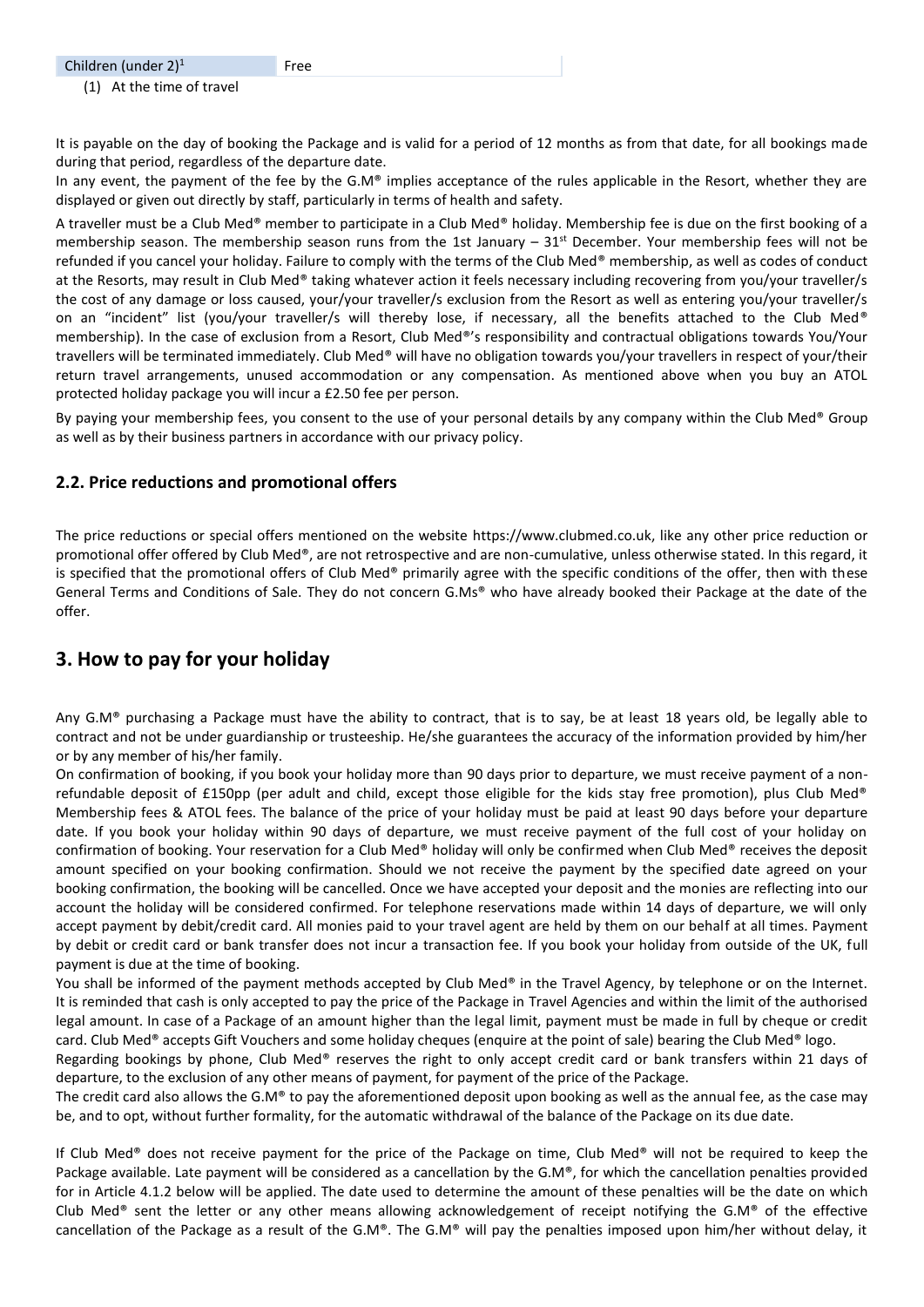being specified that the sums paid in respect of the deposit will be retained by Club Med® and will be deducted from the penalties due. In case of non-compliance by the GM® with the payment deadlines indicated above, Club Med® reserves the right to recover the sums in question by any means and to enter the GM® concerned on its "incident list file".

Without prejudice to the above, each G.M® registered for per Unit accommodation, including accommodation in Villas/Apartment-Chalets (as defined in Chapter 1.3), will be required to make an interdependent payment to Club Med®, for the amount of the price of the Package payable in respect of said accommodation, as well as, where applicable, for the amount of the cancellation indemnities in the event of partial or total cancellation under the conditions defined in Chapter 4.

The booking of accommodation and, in any case, of Unit accommodation, can be validly made by a single G.M®, with the latter then being deemed to act on behalf of other GMs® under a mandate given by them and authorising him/her notably to communicate to Club Med® all the nominative information regarding each GM® concerned and necessary for registration and the stay (including the membership number, allowing the identification of "companion" G.Ms® for accommodation). Club Med® therefore cannot be held responsible as regards said G.Ms® for the unauthorised disclosure of their personal information as that information may appear on sales and/or travel documents prepared during the stay.

### **4. Changes, cancellations and/or terminations**

For the purposes of this chapter, the terms "termination/resolution" and "termination/resolution indemnities" shall have the same meaning respectively as the terms "cancellation" and "penalties".

#### **G.Ms® do not benefit from a right of withdrawal for the purchase of tourist services.**

It is first recalled that last minute offers ("LMO"), offered exclusively on the website https://www.clubmed.co.uk, are subject to specific modification and cancellation conditions available on the aforementioned website.

#### **4.1. By the G.M®**

#### **4.1.1. Changes by the G.M®**

Without prejudice to the fact that full payment of the Package is due before departure, the G.M® may modify the conditions of his/her registration free of charge, subject to availability and the following cumulative conditions: (I) no change in the spelling of his/her name (or that of the participants registered on the same booking file), (II) no change in the departure and return dates, or transportation and, (III) no change of destination or supplement services and, (IV) no change to the trip or travel, except a possible increase in the number of people involved and/or requests for additional services (examples: courses, childcare) or requests for higher category services (examples: upgrades of accommodation, transport, etc.). The GM® may also change his/her departure date or destination free of charge, more than 14 days before the departure date, provided that the new departure date selected is no more than 7 days before or no later than 7 days after the initially scheduled date and that the Stay Package thus modified is of a tax-inclusive value at least equal to the tax-inclusive value of the Stay Package initially purchased. This option is valid subject to availability and does not benefit Discovery Tours by Club Med® and Stay Packages with scheduled flight, low-cost flight or train transport. Any change request made by a G.M® is presumed to be accepted by all G.Ms® registered in the file.

#### **Package booked with the "EBB" offer**

In case of a modification in regards to a Resort or Villa/Appartement-Chalet change, and/or the departure/return date, the GM® can benefit from the "EBB" offer if applicable at the date of the Contract modification (see offer conditions).

#### *4.1.1.1 Alteration of holiday prior to departure*

If, after our confirmation invoice has been issued, you wish to change your holiday in any way, we will do our utmost to make these changes. It may not always be possible and you could incur cancellation fees together with any extra cost. Changes of destination and/or holiday dates made within 90 days of departure will be treated as a cancellation of the original arrangements by you and cancellation charges will apply. Any request for changes to be made must be received in writing at our offices from the person who made the booking or your travel agent. You will be asked to pay an administration charge of £50 per name for requests, and any further cost we incur in making this alteration. You should be aware that these costs could increase the closer to the departure date that changes are made and you should contact us as soon as possible. Certain travel arrangements may not be changeable after a reservation has been made according to airlines' rules and any alteration could incur a cancellation charge of up to 100% of that part of the arrangements.

#### *4.1.1.2 Alteration of holiday price prior to departure*

We will absorb and you will not be charged for any increase equivalent to 2% of the price of your holiday, which excludes any amendment charges. You will be charged for the amount over and above that, plus an administration charge of £1.00 per person together with an amount to cover agents' commission. If this means that you have to pay an increase of more than 10% of the price of your holiday, you will have the option of accepting a change to another holiday if we are able to offer one (we will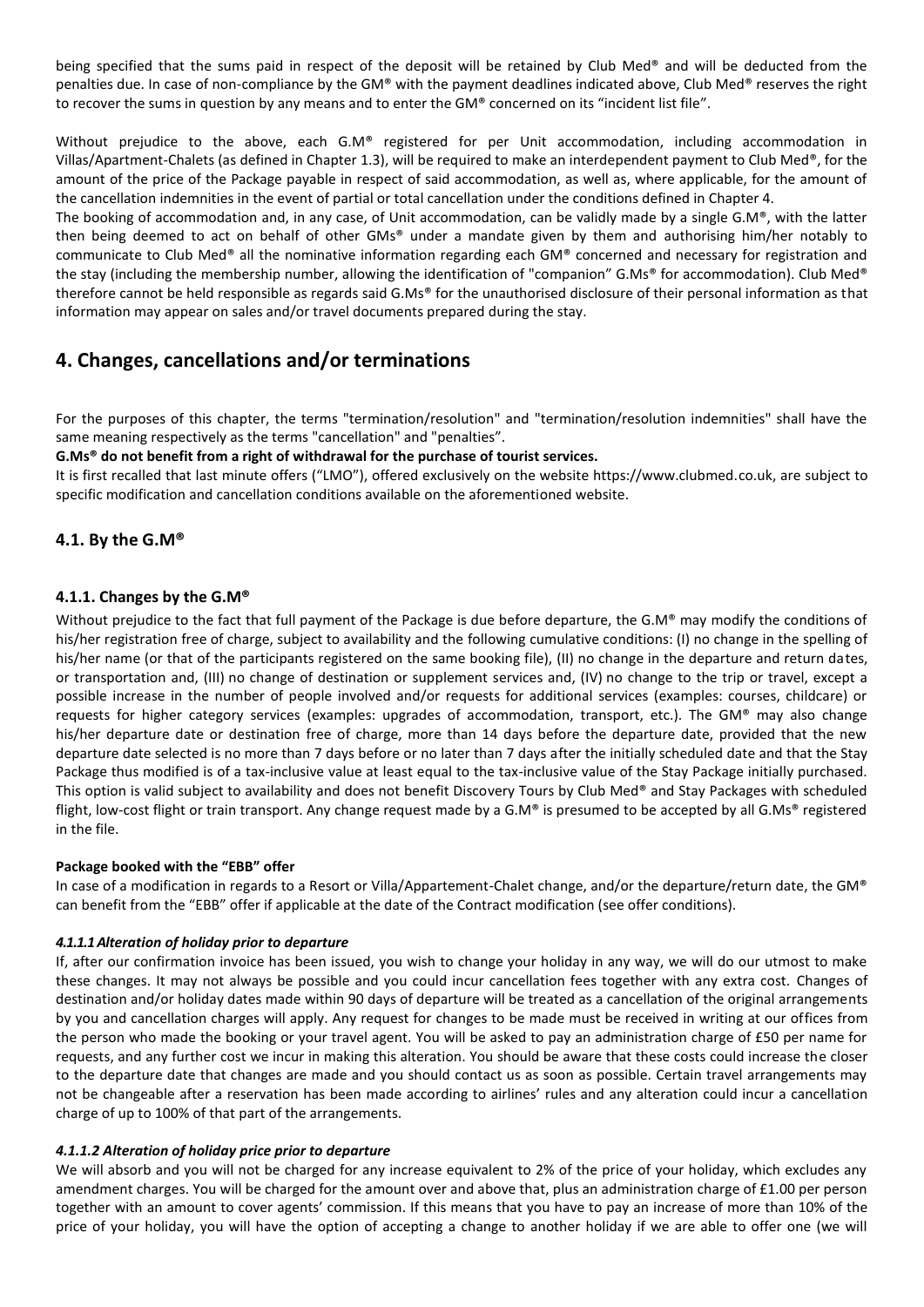refund you any price difference if the alternative is of a lower value) or cancelling and receiving a full refund of all payments made by or on behalf of the traveller without undue delay and in any event no later than 14 days after the contract is terminated . Should the price of your holiday go down due to the changes mentioned above, by more than 2% of your holiday cost, then any refund due will be paid to you. However, please note that travel arrangements are not always purchased in local currency and some apparent changes have no impact on the price of your travel due to contractual and other protection in place.

At the time of booking, you must provide Club Med® with the full names as they appear on your/your traveller's passport. In the event of a name change you will be asked to pay an administration charge of £50 per name and any further charges imposed by the airline (if applicable). Some airlines Club Med® utilises do not permit name changes for any reason. Such changes are likely to result in you being charged the full cost of the flight and will be subject to space being available for a new reservation. Please note that name or date of birth changes cannot be made within 3 working days before the departure date (date not included).

#### **4.1.2. Cancellation by the G.M®**

#### *4.1.2.1 Accommodation cancellation conditions*

In case of outright cancellation of the package by all G.Ms® registered for Unit accommodation or by a G.M® registered for accommodation per person, Club Med® will reimburse the amounts paid (excluding the annual fee, which is still retained by Club Med®, except in unforeseen circumstances or in case of force majeure), net of any amounts withheld as cancellation indemnities, by applying the following scale:

| <b>Period Before Departure</b>                    | <b>Cancellation</b><br>(applicable to all bookings) | <b>Charges</b> |
|---------------------------------------------------|-----------------------------------------------------|----------------|
| Prior to 90 days (date not included)              | $MF + PI +$<br>25% of your Club Med® booking        |                |
| Between 90 days and 15 days<br>(date included)    | MF<br>ΡI<br>50% of your Club Med® booking           | +              |
| than 15 days<br>(date not MF<br>Less<br>included) | ΡI<br>٠<br>90% of your Club Med® booking            |                |

**MF** = Membership Fees

**PI** = Premium Insurance (if booked)

**IMPORTANT INFORMATION:** In the event of cancellation you may be required to pay further costs in addition to your nonrefundable deposit. If the reason for your cancellation is covered under the terms of your insurance policy, you may be able to reclaim these charges.

The cancellation receipt date will be the day the cancellation fees will be applied. Please note that the cancellation of any member of your party may affect the room occupancy/type and price for your booking as we reserve the right in this case to transfer the remaining members of your party to alternative accommodation, which may be at a supplement.

We reserve the right in any circumstances to cancel your holiday. For example, if the minimum number of guests required for a particular holiday is not reached and/or whenever the relevant resort is entirely hired as a venue for Business Events by 'Meeting & Events by Club Med®' we may have to cancel it. In this event, we will inform you or your travel agent as soon as possible and you will have the choice of:

- Having a refund of all monies paid
- Or accepting an offer of an alternative holiday of comparable standard from us, if available (we will refund any price difference if the alternative is of a lower value).

This would exclude independent travel arrangements. If it is mandatory to cancel your holiday, we will pay to you compensation as set out in clause 4.2.1. This is not applicable in a case of force majeure.

Cancellation requests must be notified to Club Med® by registered letter with acknowledgement of receipt sent to the sales outlet, or, in case of bookings made remotely (by phone, Internet, etc.) by writing to Club Méditerranée - Back Office – Connect House, 133-137 Alexandra Rd – SW19 7JY London, and include, in any case, a copy of the Contract and, if applicable, the information provided in the context of "transportation". You can also send an email to support.uk@clubmed.com to notify us of the cancellation. The date used to determine the cancellation indemnities due under the foregoing provisions will be the date of issue of the registered letter with acknowledgement of receipt, with the postmark being used as proof. In the event of cancellation on behalf of a third party, the written authorisation of the interested party is mandatory and must be attached to the cancellation request, even if the booking was made on behalf of the third party concerned. The relevant reimbursements will be sent to the payer, unless the latter states otherwise in writing.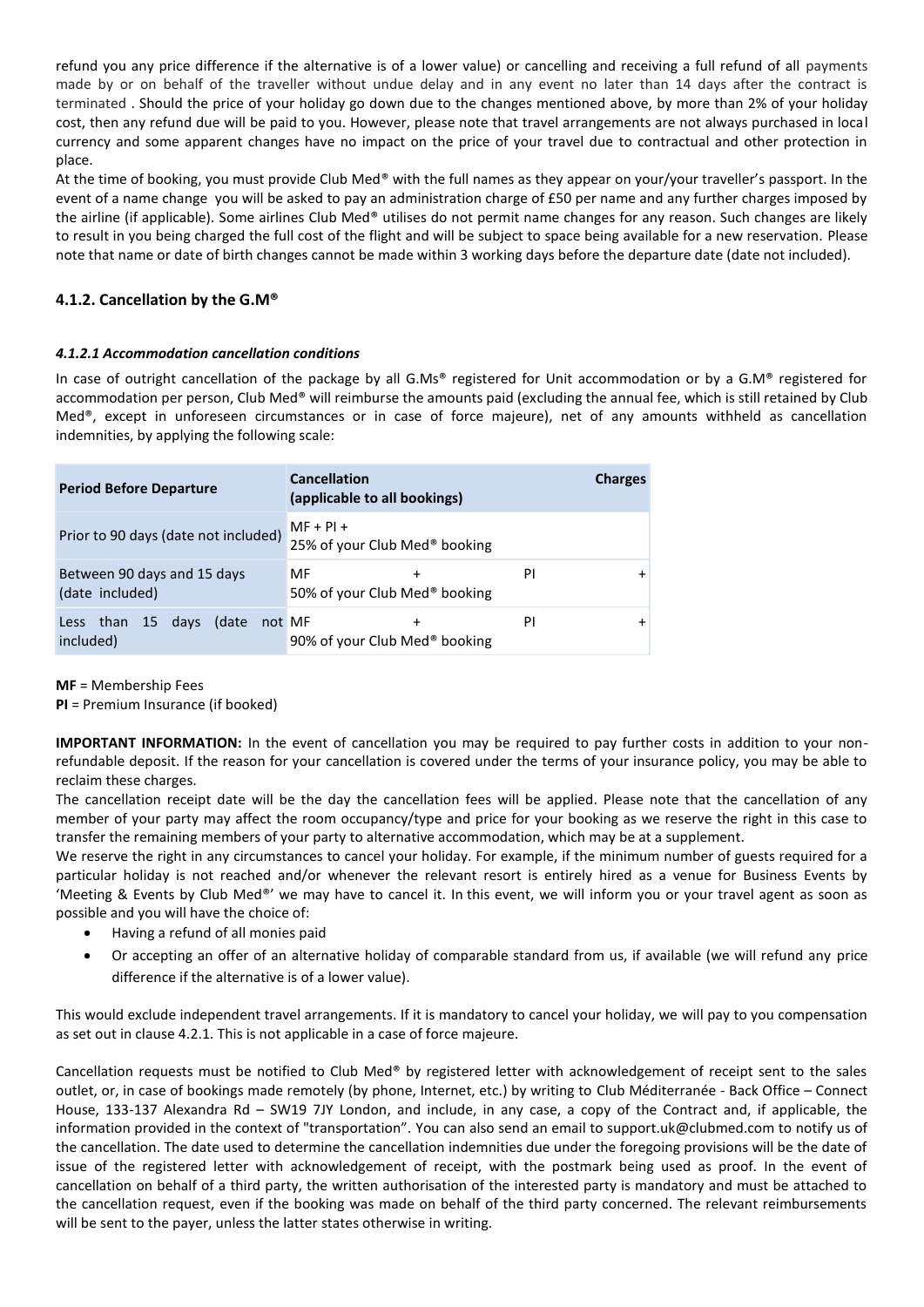#### *4.1.2.2 Specific conditions for the partial cancellation of unit accommodation*

In the event of cancellation by a  $GM^{\circ}$  registered for Unit accommodation, the  $GM^{\circ}$  will owe the cancellation indemnities referred to in 4.1.2.1. The G.Ms® remaining registered will be (I), subject to availability, relocated to different accommodation corresponding to their number (single room if applicable) under the price conditions of the new accommodation, or (II) kept in the accommodation originally booked upon payment of a surcharge (as that accommodation has a capacity greater than their number) corresponding to the price difference between the total amount of the cancelled Package(s) and the indemnity paid under the cancellation of said Package(s) (e.g. for booking a room accommodating 4 people for a total amount of £4000 that is £1000 per person: in case of cancellation by a person 25 days before the departure date – the indemnity owed by that person will be 50% according to the aforementioned scale, i.e. £500, with the G.Ms® wishing to remain in the accommodation originally booked having to pay a surcharge of £500). If the G.M(s)® remaining registered refuse the accommodation proposed by Club Med<sup>®</sup> under the provisions mentioned above in (I) and/or do not agree to stay in the accommodation originally booked under the provisions mentioned in (II), the cancellation penalties provided for in 4.1.2.1 would then be applied to him/her (them).

Club Med® offers G.Ms® the opportunity to take out optional insurance called Club Med Ecran Total® and Ski Zero Souci® which, in important cases (such as illness, accident, occupational hazards, death), covers the instalments paid and any other sum due to Club Med® under the booking of the Package (excluding the annual fee). In any case, it is the responsibility of the beneficiary G.M® to inform the insurance broker: MARSH - Tour Ariane - La Défense 9 - 92088 Paris La Défense Cedex, France, within a period of 5 days of the date of the event causing the cancellation. In case of an information delay, only the cancellation fees due at the date of the event will be covered by the insurance policy. The travel insurance premium is never reimbursed, even partially, regardless of the date of cancellation, nor is it transferable to a third party. Optional insurance is also available for Villa and Apartment-Chalet Packages.

#### *4.1.2.3 Contract resolution in exceptional and unavoidable circumstances*

The G.M® can terminate the Contract in case of exceptional and unavoidable circumstances happening at the destination place or immediate proximity to it, having substantial consequences on the Package execution or on the passengers transport to the destination. If the exceptional and unavoidable circumstances previously mentioned are indeed proven, Club Med® will proceed to the refund of the sums paid by the G.M® with exclusion of any other sum.

#### **4.1.3. Contract Transfer**

The G.M<sup>®</sup> may assign his/her Contract if the assignee fulfils the same conditions as him/her to perform the Package (in particular, the same Package, the same type of accommodation, the same number of people and passengers concerned, children in the same age group, etc.). In this case, the assigning G.M® must imperatively inform his/her sales outlet by any means allowing acknowledgement of receipt (e.g.: registered letter with acknowledgement of receipt, email, etc.) no later than 3 days before the start of the relevant Package, excluding the date of departure, by specifying precisely the full name and address of the assignee and the participants in the Package and proving that they strictly fulfil the same conditions as him/her to be able to use said Package. A new Contract will be issued in the name of the assignee G.M®.

The assignment of the Contract results in assignment fees owed jointly to Club Med® by the assigning  $GM^{\circ}$  and the assignee G.M®.

#### *• Fees applicable to all Packages:*

Processing fees for the assignment request: £50

*to*

#### *• For Packages with scheduled flight, low-cost flight or train transport.*

In addition to the costs of £50 payable in all cases as part of an assignment, additional and specific costs incurred by the assignment, such as, in particular, the costs of issuing new plane or train tickets will be jointly and severally payable by the assignor and the assignee. These costs vary depending on the carrier and depending on different factors (date of the assignment, etc.) and cannot be reasonably given in advance. They will therefore be communicated to the G.M® on the day of the assignment request.

It is specified that the assignment of a Package including transport on a scheduled flight cancels the registered transport ticket and is therefore subject to the issuance of a new ticket available for the flight. This availability may or may not incur surcharges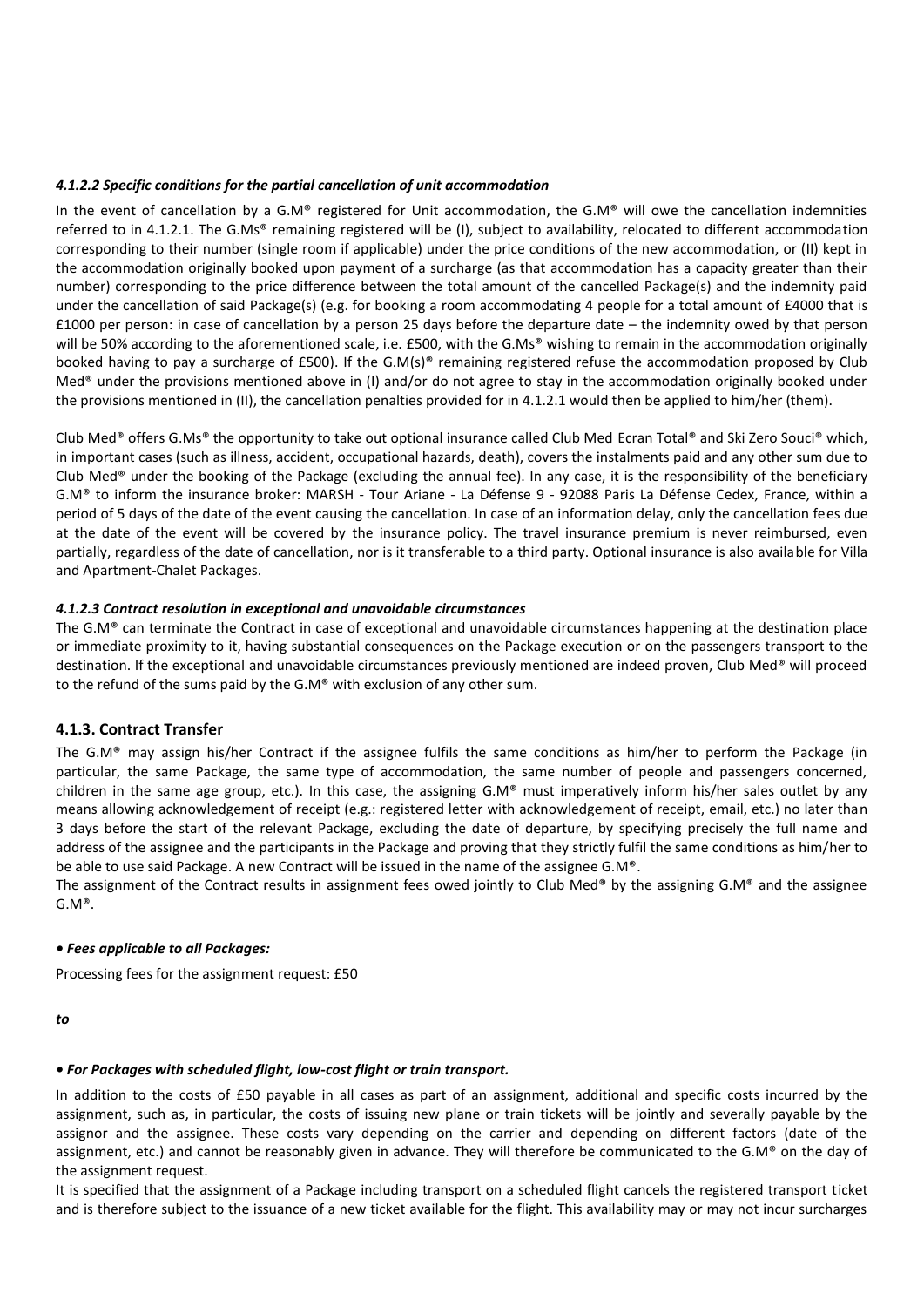(whether or not the surcharge is applied depends on the fare category of available seats in relation to the fare class purchased under the original Package).

Without prejudice to the foregoing, no assignment may be made for a booking for Unit accommodation without the prior written consent of the other G.Ms® remaining registered for the Unit accommodation concerned, with their authorisation, in this case, having to be attached to the assignment request.

In case of assignment of a Package benefiting from a "Early Booking Bonus" reduction, said reduction is transferable to the assignee, provided that the conditions of the Package are unchanged.

#### **4.1.4. Consequences of non-compliance with the above assignment conditions**

Club Med® may refuse the assignee of the Package access to the Resort, Villa, Apartment-Chalet or Cruise concerned by said Package or make him/her pay the price of the Package in its entirety, even if the Package has been paid for by the assignor in whole or in part.

#### **4.2. By Club Med®**

#### **4.2.1 Itinerary, Flight variations and transfers**

While every effort is made to keep to the final itinerary, Club Med® reserves the right to make changes intended for your convenience e.g. in some cases, weather conditions can necessitate an alteration in the itinerary and this does not constitute any reason for a refund. It is your sole responsibility to check each amendment to the itinerary prior to departure. Although no changes are anticipated, Club Med® reserves the right to withdraw, alter or modify published itineraries, facilities and activities at any time at Club Med®'s discretion without notice and without liability for any loss. You will be advised of such changes and you should ask if there are any amendments of which you should be aware of prior to departure.

If we make a major change to your holiday, we will inform you or your travel agent as soon as reasonably possible if there is time prior to your departure. When a major change occurs such as the alteration of your outward/return flights by more than 12 hours and/or change of Resort and/ or change of airport (except for a change from one London airport to another; London airports being: Gatwick, Heathrow, City, Luton and Stansted), you will have the choice of:

Accepting the change of arrangements:

Accepting an offer of an alternative holiday of comparable standard from us if available (we will refund you any price difference if the alternative is of a lower value)

Or cancelling your booked holiday and receiving a full refund of all monies paid.

Please refer to passenger rights information on flight delay compensation outlined in the following link:

[https://www.caa.co.uk/Passengers/Resolving-travel-problems/Delays-cancellations/Your-rights/Am-I-entitled-to-compensation-](https://www.caa.co.uk/Passengers/Resolving-travel-problems/Delays-cancellations/Your-rights/Am-I-entitled-to-compensation-/)

[/](https://www.caa.co.uk/Passengers/Resolving-travel-problems/Delays-cancellations/Your-rights/Am-I-entitled-to-compensation-/)

In all cases, except where the major change arises due to reasons of force majeure, we will pay compensation as follows:

- Within 56 to 29 days of the departure date: £20 per person
- Within 28 to 15 days of the departure date: £30 per person
- Less than 15 days of the departure date: £50 per person

#### **4.2.2 Airlines and other carriers**

Airlines and or other carriers do not, by endorsing Club Med® holidays, represent themselves as having an agreement or any other relationship with you or your traveller/s. The passenger ticket in use by a carrier providing transport, when issued, shall constitute the sole agreement between the traveller and the carrier for that transportation.

In accordance with EU regulation 2111/2005, we are required to advise you of the actual carrier operating your flight/connecting flight. We do this by supplying details of your carrier on your booking confirmation; please note that all carriers we use are approved on the EU Air Safety List. Any changes to the actual airline after you have received your tickets will be notified to you as soon as possible and in all cases at check in or at the boarding gate. Carriers which Club Med® works with include: Aegean Airlines, Aer Lingus, Air Arabia, Air France, Air Mauritius, Alitalia, American Airlines, Austrian Airways, Bahamas Air, British Airways, Cathay Pacific, Delta Airlines, Easy Jet, El Al, Emirates, Flybe, Euro Wings, Iberia, Jet 2, KLM, Lufthansa, Pegasus, Qantas, Qatar Airways, Royal Air Maroc, Singapore Airlines, SN Brussels Airlines, Sri Lankan Airlines, Swiss International Airlines, TAP Air Portugal, Thai Airways, Thomas Cook Airlines, TUI, Titan Airways, Tunisair, Turkish Airlines, Ryanair, United Airlines, Virgin Atlantic, Volareweb. Any changes to the actual airline after you have received your tickets will be notified to you as soon as possible and in all cases at check in or at the boarding gate.

Please note that in accordance with Air Navigation Orders, children must be less than 2 years of age on the date of their return flight to qualify for infant status.

#### **4.2.3. Changes to the Package and price by Club Med® before departure**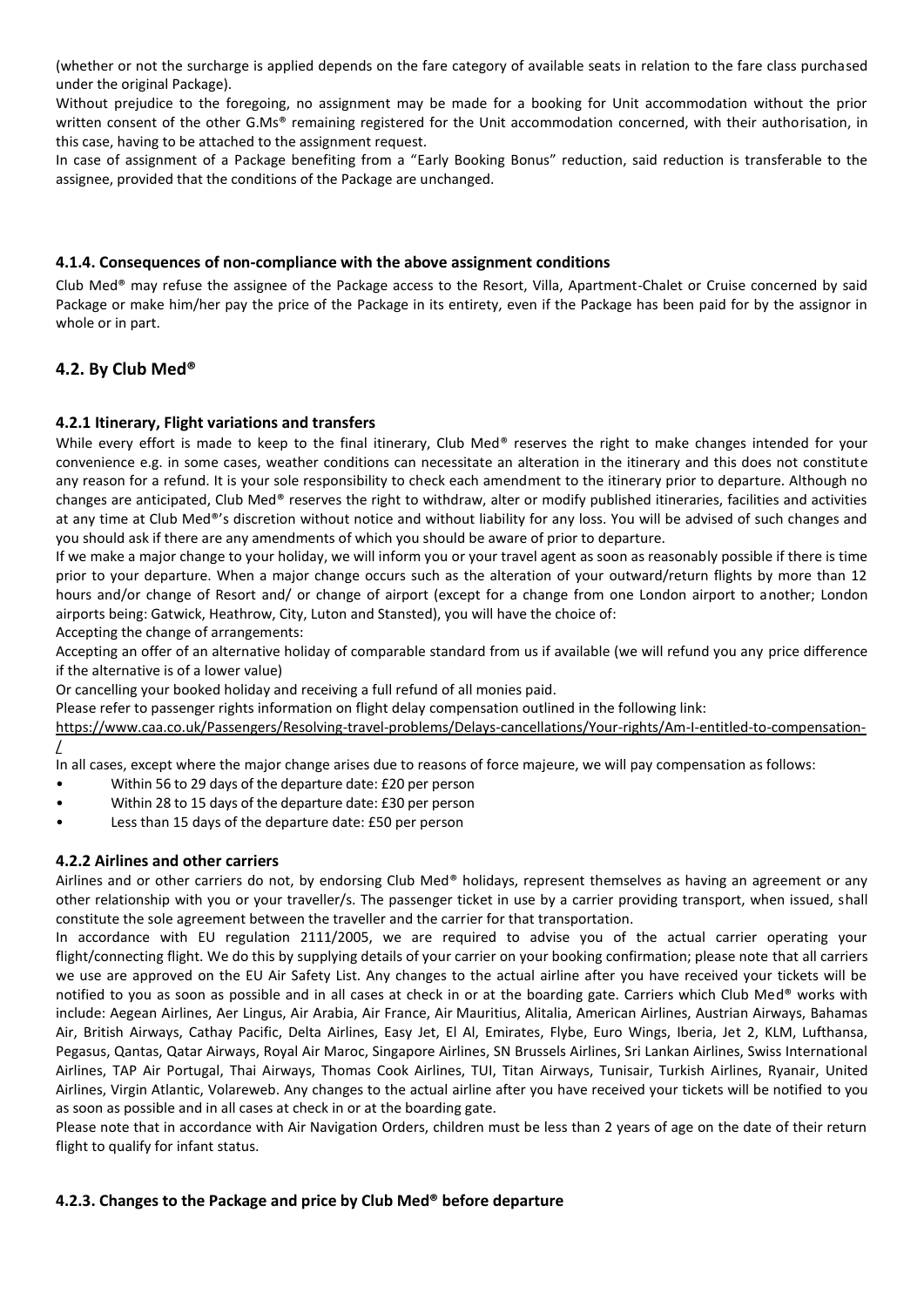Club Med® may, on its own initiative or for reasons beyond its control, make changes to the information contained on its website (e.g. modifications of the programmes originally specified). Where those changes substantially affect a fundamental element of the Package, Club Med® will inform the G.M®.

#### *• Changes to the Package*

The services, activities and content of Cruisesas well as the order of stopovers/stages may be modified or cancelled according to certain local requirements or weather conditions imposed on Club Med® (such as water sports during the monsoon season). In addition, as Tours are repeated on certain dates, the stages may be reversed or staggered, but all visits are respected. The opening and closing dates of Resorts and some of the services offered may be subject to change (e.g. the number of restaurants and bars open may change, beach or speciality restaurants may be closed; similarly the sports activities offered may be changed and/or adapted to the Resort's occupancy rate). The specified departure date of the aircraft may be changed, which may result in a price change. The benefits/services sold at a supplement upon booking and/or on site may be modified and/or cancelled according to certain local requirements or weather conditions imposed on Club Med®. Club Med® cannot be held liable in these cases.

#### *• Price changes and/or corrections of obvious factual errors in the price*

Club Med® expressly reserves the right, even for G.Ms® already registered, to revise prices upwards to take account of variations in:

- Transport costs, particularly related to the cost of fuel or other power sources;

- Fees and taxes relating to the services offered, such as landing, boarding fees at ports and airports (including stopover fees for Club Med 2 Cruises), civil aviation tax (the so-called solidarity tax), tourist tax, etc.;

- Exchange rates applied to the relevant Package.

. The prices mentioned on the website are based on economic and fiscal data (including, for the relevant Packages, the US dollar rate for the following countries: Australia, Bahamas, Cambodia, Egypt, United States, Guatemala, Mauritius, India, Indonesia, Mexico, Nepal, Sri Lanka, Thailand and Vietnam) in force at the time of their establishment. The date for establishing the prices published is 04/05/19 for 2019 Summer Sun Destination stays, 20/03/2019 for 2019-2020 Winter Sports Destination stays and 30/05/2019 for 2019 Summer Sun Destination stays.

In case of variation of any of the elements thus defined, Club Med® may pass on that variation in full to the full price of the Package (it being understood that variations in exchange rates are only assessed for the services billed to Club Med® in the relevant currency). For G.Ms® already registered no price changes can be made within 20 days of the scheduled departure date.

Club Med® also reserves the option to correct the price of the Package indicated to the G.M® at the time of booking in case of an obvious factual error, resulting in particular from a computer bug that is not directly attributable to it.

Prices are subject to change without notice. Clients will be quoted the correct price at the time of booking. Changes in transportation costs, including (1)the cost of fuel, (2)dues, (3)taxes or fees chargeable for services such as landing taxes or embarkation or disembarkation fees at ports and airports, and (4)exchange rates mean that the price of your holiday may change after you have booked.

Local Tourism taxes can be introduced at any time after your booking is made and prior to your departure. These taxes are not implemented by Club Med® and therefore, do not form part of your package holiday price and are excluded from the terms in these booking conditions. The fees set out by the country you are travelling to, will be paid on arrival and need to be paid in local currency and are compulsory for all passengers.

#### *• Consequences of changes to the Package and price*

In the event of any substantial change to the Package and/or the price (and not a correction of an obvious factual error in the price) under the conditions defined above, Club Med® undertakes to inform its G.Ms® by any means (constituting a durable medium) allowing acknowledgement of receipt (e.g.: registered letter with acknowledgement of receipt, email, fax, etc.) as soon as possible and, at the latest, 20 days before the scheduled departure date in the event of a price change (and not a correction of an obvious factual error in the price). As such, a price increase of more than 8% of the price listed on the sales Contract will be considered to be substantial. G.Ms® will have the ability, in the event of a substantial change, to:

- Either cancel their Contract, and obtain, without having to pay any compensation to Club Med®, a refund of all sums paid within 14 (fourteen) days following the resolution of the Sales Contract;

- Or accept the change to the Package and/or price offered by Club Med®. In this case, an amendment to the Contract specifying the changes made will be issued.

The cancellation or acceptance of the change must be notified to Club Med® by any written means allowing acknowledgement of receipt (registered letter with acknowledgement of receipt, email, fax, etc.) within 7 days of receipt of the information on the change by the G.M®. ®. If GM fails to respond Club Med® may terminate the contract and refund all payments made by or on behalf of the GM without undue delay and in any event not later than 14 days after the contract is terminated.

#### **4.2.4. Outright Terminations (or Cancellations) by Club Med®**

If, before departure, Club Med® has to terminate the Package chosen by the G.M® outright, substitute services will be offered to the G.M®, depending on availability. The cancellation of his/her Package, as well as the new Packages offered as replacements,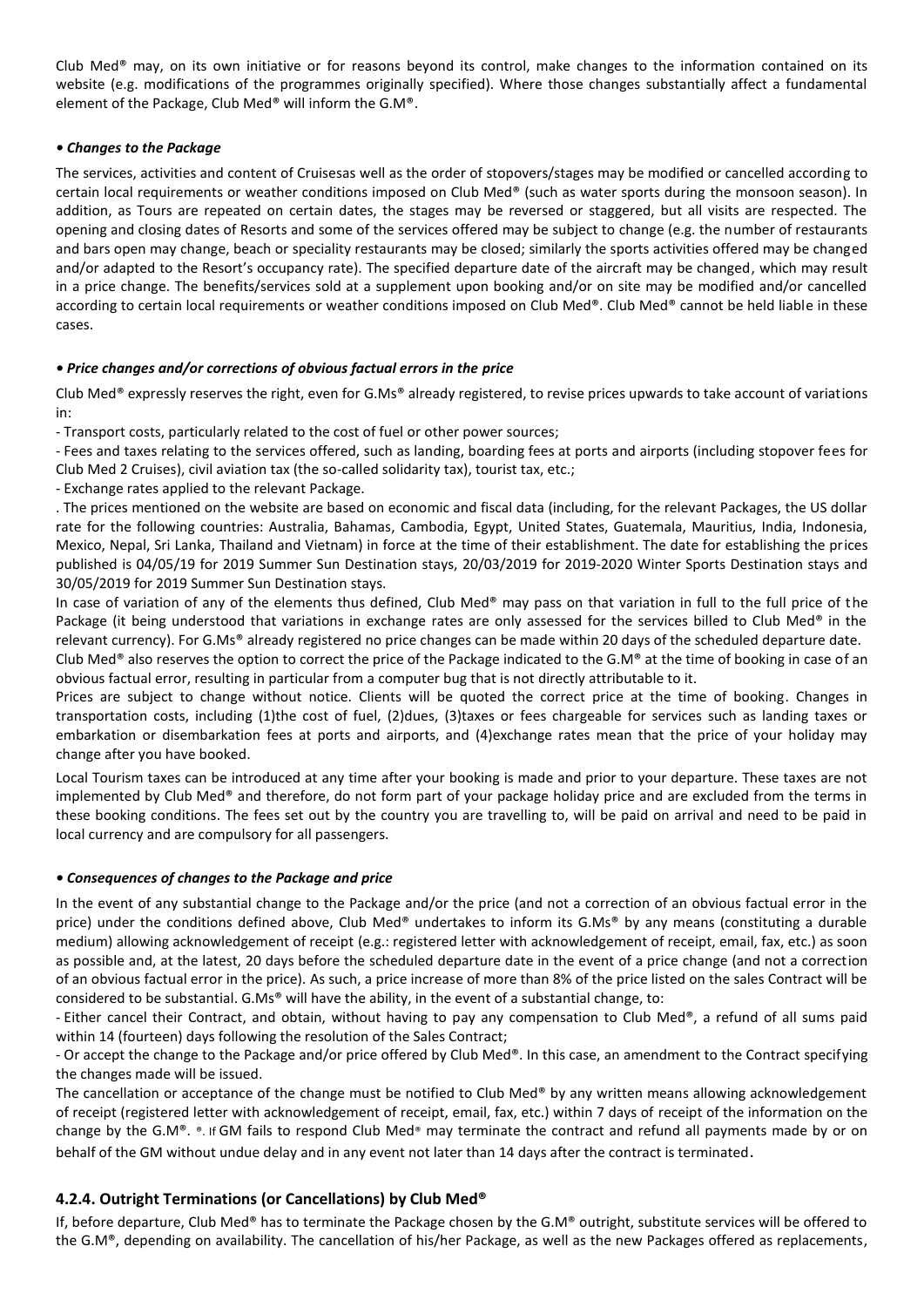will be notified to the G.M® by any means allowing acknowledgement of receipt (e.g.: email, fax, etc.) as soon as possible after the occurrence of the causes justifying the cancellation of the Package in question.

The date used for the G.M® to oppose the termination (or cancellation) of the Package will be the date of issue of the registered letter with acknowledgement of receipt, email, fax, etc., with the postmark of the registered letter with acknowledgement of receipt being used as proof. If the GM® has not informed Club Med® of his/her decision to accept the replacement Package by any written means allowing acknowledgement of receipt (registered letter with acknowledgement of receipt, email, fax, etc.) within 7 days of receipt of the notification from Club Med®, the G.M® will receive, in this case, a refund of all the sums paid, and will receive as indemnity an amount equal to the cancellation indemnity that he/she would have paid if the cancellation had taken place because of him/her at that date, with the exception of cases of force majeure, beyond the control of Club Med®. If the GM® opts for the replacement Package, no indemnity will be due, and if the price of the replacement Package is less than the price of the previously booked Package, the difference will be deducted or refunded according to the payment status of the balance. If the price of the replacement Package is higher, the G.M® will owe the difference to Club Med®.

#### **4.2.5 Termination (or Cancellations) due to the minimum number of participants not being attained**

If, prior to departure Club Med® has to terminate the package chosen by the GM® because the number of persons registered is less than the expected minimum number, the G.M® will receive a notification. If the trip lasts more than six (6) days, a notification will be sent no later than twenty (20) days before the start of the Package. If the trip lasts between two (2) and six (6) days, the notification will be sent no later than seven (7) days before the start of the Package. Finally, if the trip lasts a maximum of two (2) days, the notification will be sent no later than 48 hours before the start of the Package. The G.M® will receive, in this case, a refund of all the sums paid.

## **5. Children**

#### **5.1. Booking a Child's Package (for minors under the age of 18)**

A child who is a minor must be accompanied by a responsible adult to look after them for the duration of the Package. If the accompanying person is a person other than the parents of the minor (or the legal guardian with custody rights) or is just one of the parents (in case of divorce or separation), the accompanying person must obtain, in the name of the minor concerned, written authorisation from the father, the mother or the legal representative of the minor specifying the conditions under which the accompanying person will have custody of, and be responsible for, the minor concerned during the use of the Package; with this authorisation to be written on the Club Med® form provided for this purpose and available on the website, as well as any visas and vaccination certificates that may be required by the destination country. If a child who is a minor travels without one of his/her legal guardians, the contact details of the G.M® who is responsible for them on site, as well as those of the minor child (if the minor child has any), must be communicated to Club Med® at the time of booking in order to be able to make contact quickly if necessary.

All the aforementioned documents must be submitted upon registration, otherwise, Club Med® reserves the right to refuse the registration of the minor in question. Club Med® also reserves the right to verify the accuracy of the information included in said documents and to cancel, if applicable, automatically and without any formalities, the Package in question, with such cancellation being deemed to be because of the G.M® (see paragraph 4.1.2.) without prejudice to any Club Med® remedies for damage suffered. In addition, the cancellation of the accompanying person's Package shall lead, automatically and without any formalities, to the cancellation of the minor's Package.

Please enquire by calling 08453 67 67 67 or by contacting your local travel agent.

#### **5.2. Registration in the Club Med® childcare structures**

Regarding the practical arrangements for registration and reception in childcare structures (Baby Club Med®, Petit Club Med®, Mini Club Med®) and clubs for teenagers (Junior Club Med® and Club Med Passworld®), please find the information on the website [http://www.clubmed.co.uk.](http://www.clubmed.co.uk/)

Baby Club Med® and Petit Club Med® have a limited number of places, not only by age category (example: "2 to 3 years" for Petit Club Med®), but also by age group (e.g. for Petit Club Med®: "2 years old" and "3 years old").

Registration in one of these structures may be refused if the quota for the age group of the child to be enrolled has already been reached. Club Med® will only be able to register a child in one of the aforementioned structures if that child is of the required age on the day of departure.

Children and teenagers remain under the full responsibility of their accompanying person, apart from during activities organised within the framework of the childcare structures. In Resorts with Club Med Passworld® and in some Resorts with Junior Club Med<sup>®</sup>, Club Med<sup>®</sup> offers freely-accessible and exclusive spaces dedicated to teenagers, but it is recalled in this respect that each teenager remains under the full responsibility of his/her accompanying person.

Finally, some Resorts do not accept children under the age of 2 (under the age of 4 months in some Resorts), children under the age of 8 (Club Med 2 and Cefalu) or minors under the age of 18 (Adult-only Resorts).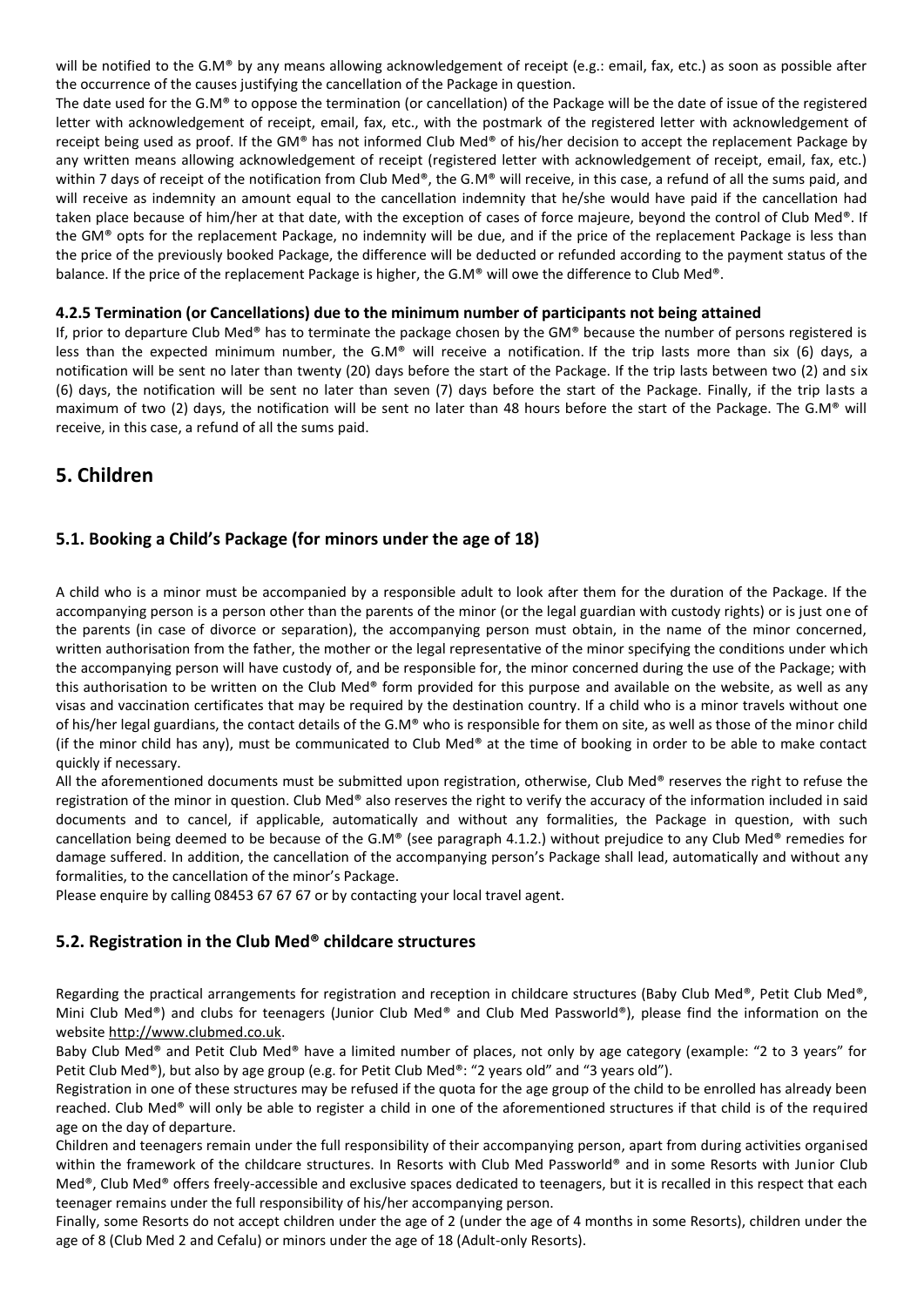To find out exactly which children's clubs are offered by Resort, either included in the basic Package or at a supplement, please revert to our website http://www.clubmed.co.uk.

In some Resorts only, Club Med® may offer the "Pyjama Club®" service, which allows the children of G.Ms® to be looked after in the evenings by Baby Club Med® or Petit Club Med® G.Os®, with the prices, times and age limits to be defined in the Resort. Some of the aforementioned services are not included in the Package (apart from exceptions and/or special offers), are subject to availability and are to be booked and paid for on site in the Resort, with the price and payment conditions to be defined in the Resort. In some Resorts, Club Med® may, upon request, provide contact information for independent baby sitting services, with parents being responsible for contacting said services directly. Club Med® is not responsible for these services provided by third parties under their sole responsibility.

### **6. Formalities**

#### **6.1. Customs' formalities**

To travel safely, valid administrative documents are required and additional formalities must be completed by G.Ms® under their responsibility and at their own expense. In no case does Club Med® replace the individual responsibility of the GM®, who must check and obtain all the formalities before departure (passport still valid, in principle, 6 months after the date of returning from the trip, visa, Esta form to or in transit through the United States, health certificate, vaccines, etc.) and for the duration of the trip.

Failure to comply with the formalities, the inability of a G.M® to present valid administrative documents, for any reason, resulting in a delay, boarding being denied or being denied entry to a foreign territory, remain the responsibility of the G.M® and are at his/her expense, without Club Med® refunding or replacing the service.

To plan your holiday, Club Med® advises you to visit the website: [https://www.gov.uk/foreign-travel-advice.](https://www.gov.uk/foreign-travel-advice)

Club Med® also makes available to the G.M®, updated information regarding any requirement that would be necessary regarding the visa, passport and any administrative documents that would be required for the travel and the stopovers.

However, due to changes taking place often in the countries regulations, Club Med® cannot be held responsible for not knowing all the countries requirements. Only general information might be given in some cases.

The information should be given before the Contract is accepted by the customer, and these should depend on the type of passport the customer is holding. The approximate time required to obtain the needed documents will be specified on demand.

The Club Med® agent will endeavour to assist you but such assistance will be at Club Med®'s discretion. You agree that in doing so, Club Med® is not assuming any obligation or liability, and you indemnify Club Med® against any consequences of noncompliance

We recommend all passports to be machine-readable.

The underage must have their own valid administrative documents: passport, visa, ESTA form depending on the stopover countries if need be, of the destination.

It is strongly recommended to consult the consulate or embassy of the destination countries.

It is your responsibility to ensure that you/your travellers obtain and pay for all necessary documentation, visas and vaccinations required for the travel destination. Club Med® will not be held liable in any way whatsoever for your failure or the failure of a traveller to secure this.

You must ensure that you/your traveller/s comply with the countries' medical and vaccination requirements, which you/they plan to visit, and that any vaccinations, inoculations, prophylactic (e.g. for malaria) etc., where required, have been obtained.

#### **6.2. Health and sanitation formalities**

Vaccinations- health: the G.M® are asked to conform to the health formalities mentioned on the website [http://www.clubmed.co.uk.](http://www.clubmed.co.uk/) Club Med® also advised you to consult [https://www.gov.uk/foreign-travel-advice.](https://www.gov.uk/foreign-travel-advice)

## **DURING YOUR STAY**

## **7. Payment of expenses on site**

#### **7.1. How do you pay expenses on site?**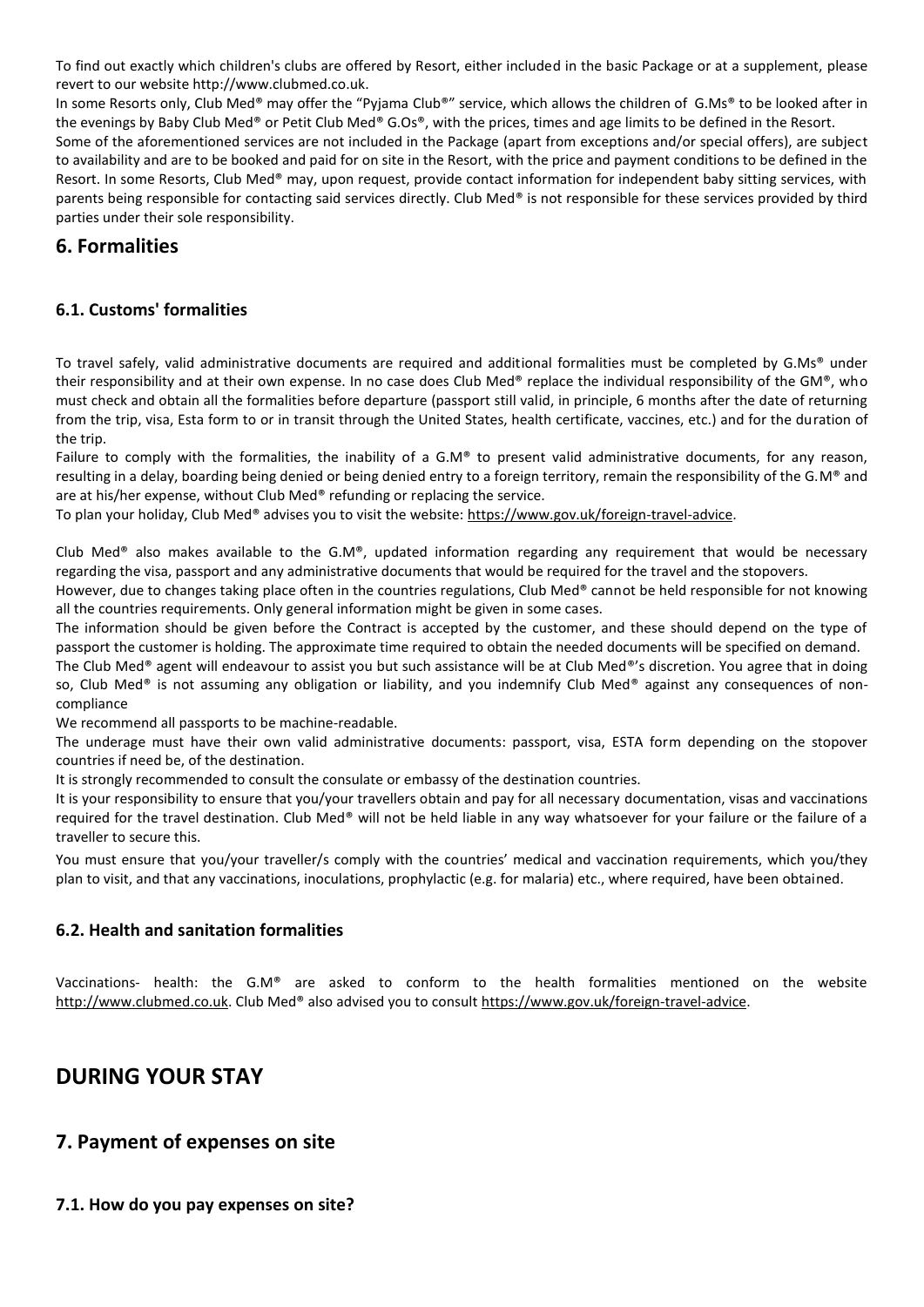The G.M® will pay his/her bar expenses (only those not included in his/her "Bar & Snacks included" Package ) using a Club Med® card/bracelet on a magnetic medium called the "Club Med Pass®" card, whose opening conditions are specified in the Resort, or using an International Bank Card. Other expenses (shopping, wellness care, etc.) will, as appropriate, be payable with the "Club Med Pass®" card/bracelet or using an International Bank Card and/or failing this, in local currency when such payments are allowed and only at reception. Finally, other so-called hotel services, such as dry cleaning, laundry and some Internet access are available at a supplement and are to be booked directly in the Resort and/or through the concierge, subject to availability and the price conditions applicable on site.

Before departure, each G.M® must settle his/her account for all expenses incurred during his/her stay and paid for using the "Club Med Pass®" card/bracelet. That balance must be paid in local currency or by international credit card.

In case of non-payment of the expenses incurred by a GM® in a Resort using a Club Med Pass® card, Club Med® reserves the right to debit the total amount of those expenses from the credit card used by the G.M® at the time of opening his/her Club Med Pass® account. The foregoing is without prejudice to Club Med®'s right to list the G.M® on the "incident list file".

In some Resorts, a service called "Easy Check out" is offered, enabling automatic billing after the departure of the GM® for his/her expenses incurred in the Resort. The G.M® can decide to subscribe to this service from his/her personal space on th[ewww.clubmed.co.uk](http://www.clubmed.co.uk/) website before his/her departure or on site in the Resort. The amount of the expenses will be debited from the credit card that was registered at the time of subscribing to the service and opening the "Club Med Pass®" account.

Activities organised by external providers not affiliated with Club Med® (within or outside the Resort), booked and/or paid for on site by the  $G.M^{\circ}$ , are not part of the Package subscribed and are therefore the sole responsibility of those service providers.

#### **7.2. Local sale of package stays and extensions**

Any purchase of a Package, any extension of stay and/or any change of accommodation made directly on site will be subject to the applicable tariff(s) on site. The applicable conditions of sale will be those applicable on site for any purchase of a Package and those which appeared on the original sales contract in the event of extension of a Package or a change to a higher category of accommodation made on site in the Resort. All Packages (including extended stays and/or changes to a higher category of accommodation) purchased on site must be paid for in full on the day of booking. Any change from a higher category of accommodation to a lower category of accommodation will not be refunded.

#### **7.3. Excursion Desk**

These are excursions and sports and leisure activities offered by the Resort's Excursion Desk.

Excursions and sports and leisure activities sold on site in the Resort are not included in the price of the Package and are to be booked and paid for on site in local currency at the Resort's Excursion Desk or as specified by the Excursion Desk; their organisational, registration (minimum or maximum size of group required), modification, cancellation and/or termination and modification arrangements are notified to G.Ms® in the Resort, with it being specified that excursions and sports and leisure activities organised by an external provider are the sole responsibility of that external provider.

Excursions and sports and leisure activities may also be offered at the time of booking the stay in some Resorts. Their price is to be paid by G.Ms® in addition to the price of the Package. The conditions of sale are those applicable to the Package hereunder (particularly as regards the conditions of cancellation, modification and withdrawal), unless there are specific terms and conditions. The performance conditions of excursions (date, time, etc.) are specified in the Resort.

## **8. Withdrawal during the Package**

An interruption of the Package and/or waiver of certain services included in the Package or paid in addition to the price of the Package at the time of booking (such as ski pass packages, skiing lessons, Baby Club Med®, Petit Club Med®, Spa packages, excursions, etc. cannot give rise to a request for a refund or the benefit of credit of any kind. The certificate of early departure from the Resort, as well as certificates attesting to the withdrawal of the G.M® from any of the aforementioned services, can in no way be considered to be agreement to a refund for any reason whatsoever.

## **9. Changes to the Package by Club Med®**

## **9.1 Changes to the Package by Club Med®**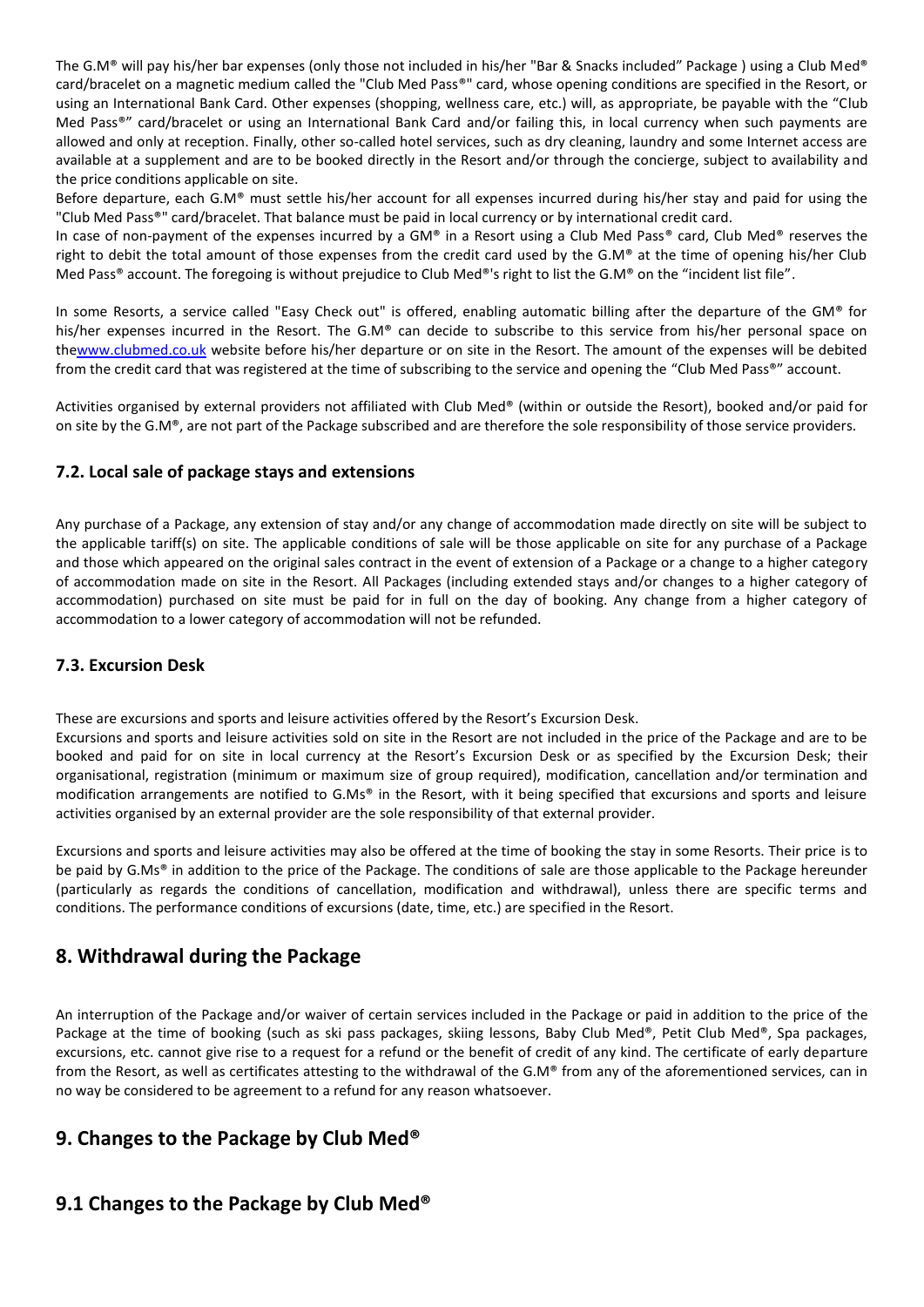In the event that, after departure, Club Med® is unable to perform one or more essential elements of the Contract, it undertakes to do everything possible to offer the GM® services in lieu of those originally planned and to pay the additional cost of those services in full.

If the new services are of a lower cost than those originally planned and paid for by the  $GM^{\circ}$ , the price difference shall be fully refunded upon his/her return. The G.M® will only be able to refuse the alternative services offered to him/her under the conditions defined above for valid reasons. If Club Med® is unable to offer alternative services or if the GM® is able to refuse them for valid reasons, the GM® will be offered, at no additional charge, transport tickets ensuring his/her return, under equivalent conditions, to the place of departure or to another place mutually agreed on beforehand by Club Med® and the G.M®.

Any modification of stay by you during your holiday or your limited use of the facilities provided in our Resorts and included in the cost of your holiday or pre-booked services (e.g. excursions, health and beauty Packages, special courses, Baby and Petit Club Med®) will not give you any right to a refund or credit note from us. The Resort's curtailment of stay or unused facilities written declaration does not constitute in any circumstances a promise of a refund. Furthermore, transportation arrangements to certain destinations are secured by group bookings, which do not allow us to obtain a refund of unused seats and tickets. Should you decide to extend your holiday and/or upgrade your room whilst in the Resort, you will be charged the local rate. Full payment must be made on site in local currency. The extension of your stay will be subject to the availability in the Resort and dependent on the availability of flight or train seats to ensure your return.

#### **Note: If the reason for your cancellation or curtailment of stay is covered under the terms of your insurance policy, you may be able to reclaim these charges.**

It is unlikely that Club Med® will have to make any changes to your holiday, but we do plan the arrangements many months in advance. Occasionally, we may have to make changes and we reserve the right to do so at any time. We may modify the list of activities (e.g. modification and/or adjustment of the sports activities on offer to the occupancy of the relevant Resort) and facilities (e.g. the number of restaurants and bars open may be modified, the beach or speciality restaurants may be closed) included in the holiday, together with the dates of opening and closure of the Resorts (depending on the occupancy levels and/or whenever the relevant resort is entirely hired as a venue for Business Events by 'Meeting & Events by Club Med®'). It is specified that all information given in respect of activities organised by outside providers and booked on site is subject to change; the organisation of these activities, together with the consequences of any modification and/or cancellation of these activities will remain under the sole responsibility of the relevant outside providers. Should the type of accommodation you have booked be unavailable at the Resort, Club Med® will, upon your return, refund, if applicable, any difference in price between the accommodation you had booked and the accommodation you were allocated, with the exception of any other compensation, upon receipt of a written declaration issued by the planning department on site stating the accommodation arrangements received.

#### **9.2 Non-conformity of the Contract**

**9.2.1** The G.M® must inform without undue delay of any lack of conformity which the GM perceives during the performance of a travel service included in the package the reception of the Village at the address indicated on the G.M's® sales contract.

**9.2.2** If any of the travel services are not performed in accordance with the contract Club Med® shall remedy the lack of conformity unless that is impossible or entails disproportionate costs taking into account the extent of the lack of conformity and the value of the travel services affected. In such cases, Club Med® will offer the GM an appropriate price reduction unless the lack of conformity is attributable to the GM.

**9.2.3** If Club Med® does not remedy the lack of conformity or where immediate remedy is required, the G.M® may remedy the lack of conformity and is entitled to reimbursement of the necessary expenses.

**9.2.4** Where Club Med® is unable to provide a significant proportion of the travel services as agreed in the Package, Club Med shall offer, at no extra cost to the traveller, suitable alternative arrangements of where possible equivalent or higher quality than those specified in the contract for the continuation of the package, including where the GM's return to the place of departure is agreed.

**9.2.5** If the proposed alternative arrangements are of lower quality than that specified in the contract, Club Med® shall grant an appropriate price reduction.

**9.2.6** The GM may reject the proposed alternative arrangements offered only if they are not comparable to the arrangements agreed in the contract or the price reduction granted is inadequate.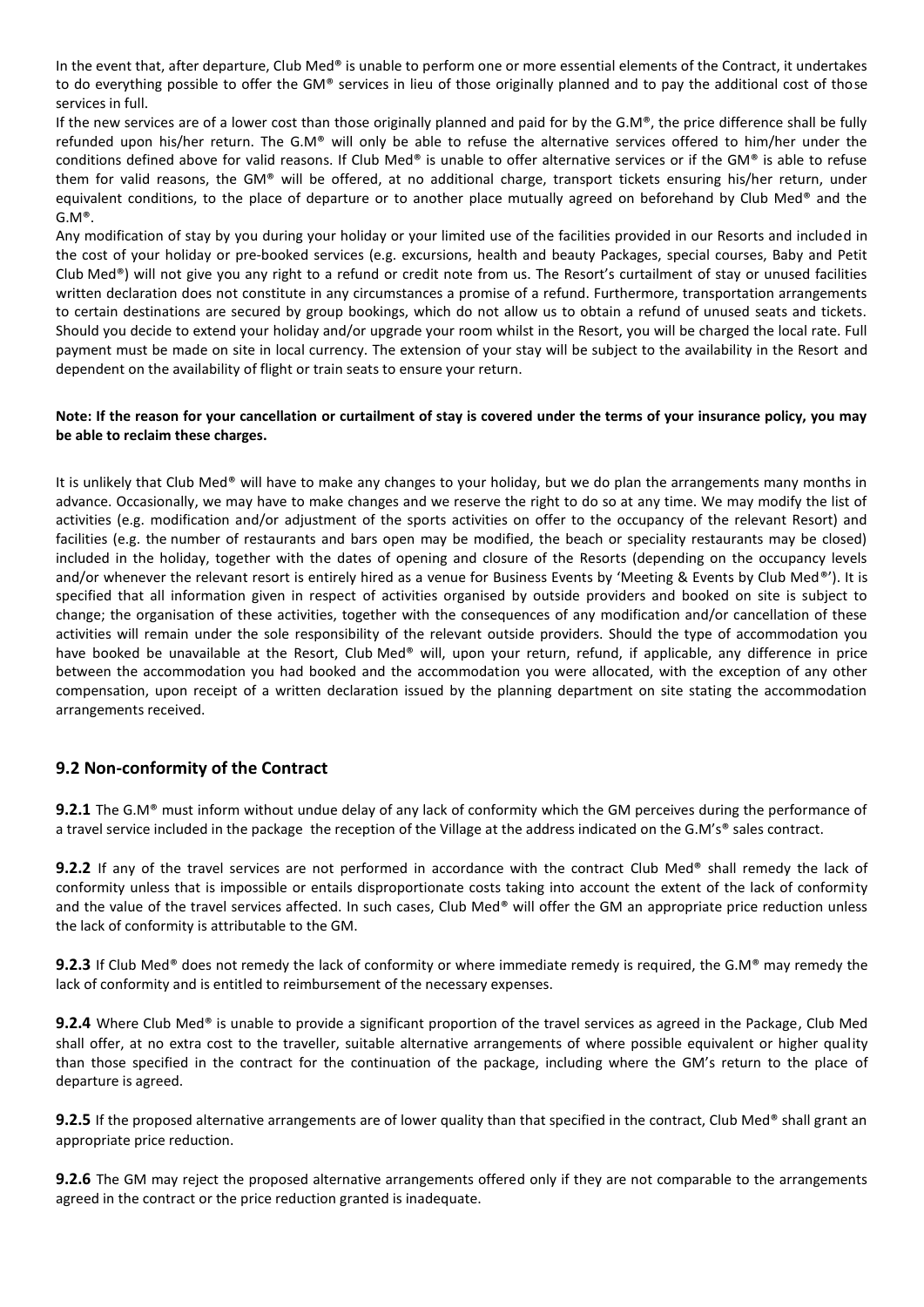**9.2.7** Where a lack of conformity substantiality affects the performance of the package and Club Med fails to remedy the lack of conformity within a reasonable period the GM may terminate the contract without paying a termination fee and where appropriate is entitled to a price reduction or compensation for damages.

**9.2.8** If Club Med is unable to make alternative arrangements or the GM rejects the proposed alternative arrangements, the GM is entitled to a price reduction or compensation for damages without terminating the contract.

**9.2.9** If the package includes the carriage of passengers, Club Med shall, in the cases referred to in clauses 9.2.7 and 9.2.8, also provide repatriation of the GM with equivalent transport without undue delay and at no extra cost to the GM.

**9.2.10** Where Club Med is unable to ensure the GM's return as agreed in the contract because of unavoidable and extraordinary circumstances, Club Med shall bear the cost of necessary accommodation, if possible of equivalent category (a)for a period not exceeding 3 nights per GM; or(b) where a different period is specified in the Union passenger rights legislation applicable to the relevant means of transport for the traveller's return, for the period specified in that legislation.

However, Club Med® cannot be held responsible for the lack of conformity which is attributable to the G.M®, to a third party unconnected with the provision of a service included in the Package or for exceptional and unavoidable circumstances.

#### **9.3 Difficulties encountered on site by the G.M®**

In case of difficulty on site, the traveller can ask for help from the reception of the Village or from any other contact specified on his/her sales contract.

### **10. Valuables**

During your stay, do not leave any valuables, identity documents or jewellery unattended in your accommodation.

Club Med® cannot be held responsible for stolen valuables or jewellery not deposited in the safe of the room or in the Resort's main safe. In case of theft of these items, unless the fault of Club Med® is proven, the Club Med® insurance can only be implemented in case of break-in. It is the responsibility of the G.M® to lodge a complaint with the local authorities. In no ways the previously mentioned objects can be places in the lockers made available in the Resort, whether they are locked or not. Should you be a victim of such act, please refer to the closest police station, and send us the police report when returning home. Prior to leaving the resort, please ensure that you witness your luggage and belongings being loaded onto your transfer vehicle and ensure that all luggage are clearly labelled with your full name, flight number and your destination address. Club Med® cannot be held responsible in the event that you lose or leave behind personal items or other property on your holiday. We will always endeavour to find any lost property and return it to you if possible. We will only do so, on the understanding that Club Med® is not liable for any subsequent loss of or damage to that property. Please note that we will ask you to cover postage.

## **11. Photos**

During his/her stay, any adult or minor G.M® may be photographed (said photos representing him/her can then be purchased as souvenirs) or filmed for Resort entertainment purposes.

Any reproduction or broadcast of GM image in the Resort is punctual and subject to their prior consent. Any film or photo taken shall not be broadcasted and/or reproduced after the departure of the GM and shall be erased by the Resort within a reasonable time of the departure of the GM from the Resort

## **OTHER PROVISIONS**

## **12. Liability**

Under no circumstances can Club Med® be held responsible for circumstances of force majeure (referred to as "exceptional and unavoidable circumstances") due to third parties unconnected with the provision of services provided for in the Contract or improper performance of the Contract attributable to the G.M®. In particular, it is recalled that in "Winter Sports Destination" Resorts, Club Med® cannot be held responsible in case of the closure of the ski area due to exceptional and unavoidable circumstances. The G.M® cannot therefore claim a price reduction or compensation of any kind. It is also specified that the services (sports activities, excursions, etc.), the transportation, as well as any other activity delivered by an external provider taken at the sole initiative of the GM®, or purchased on site in addition to the Excursion Desk, are in any case the sole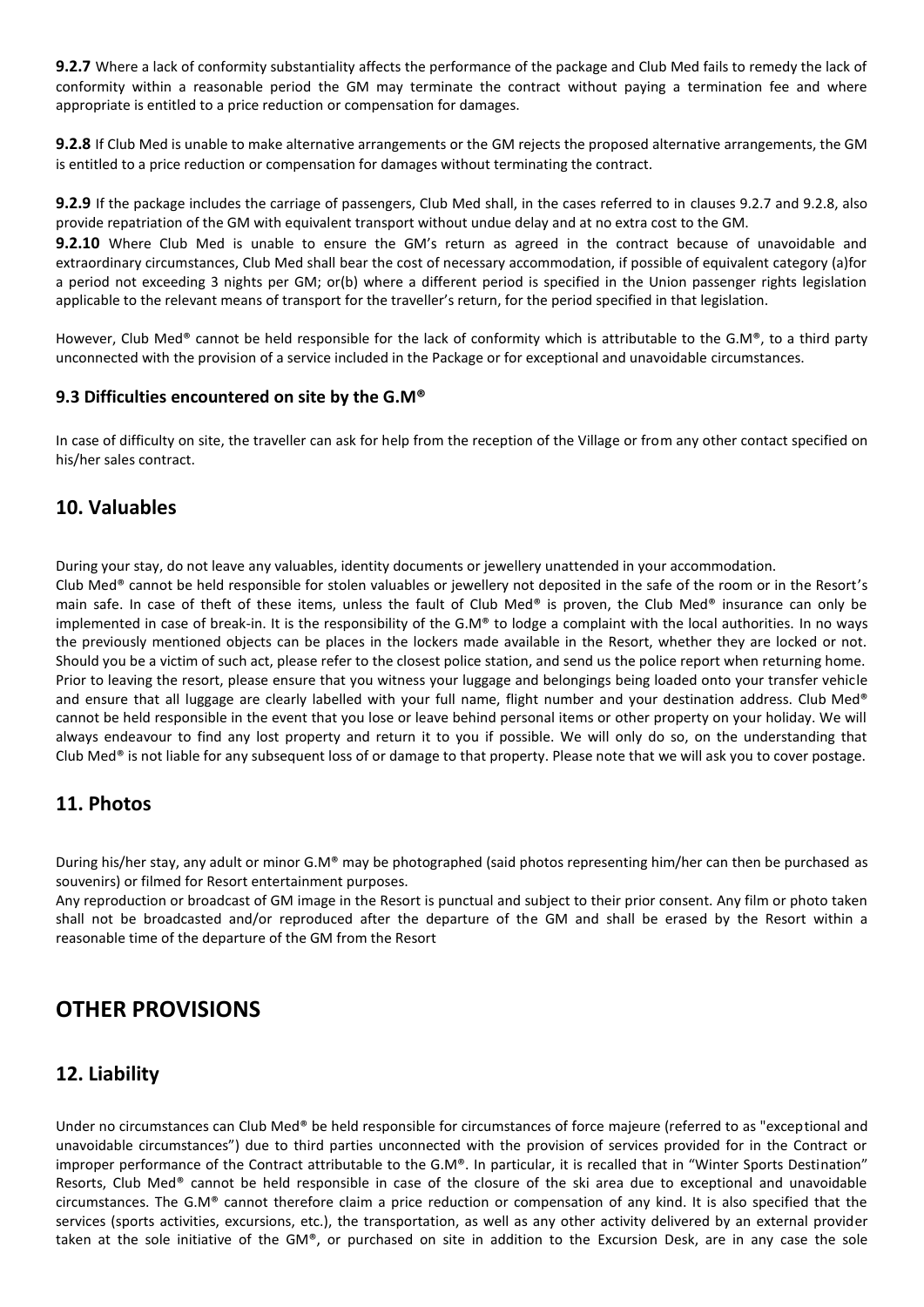responsibility of the external service providers in charge of their organisation. Therefore, Club Med® cannot be held liable in these cases.

The Wi-Fi service is subject to acceptance of the general terms and conditions of use of that service.

If the responsibility of Club Med® is called into question, such responsibility may be limited by that of its own providers by the application of international conventions, particularly the Warsaw and Montreal Conventions for air transport.

Liability, including of the airlines whose services are used in the Packages and of their agents or employees, is limited in case of damage of any kind relating to the carriage of air passengers and their luggage exclusively, as specified in their conditions of carriage in accordance with the provisions of international conventions in force on the matter (Warsaw Convention of 12 October 1929 and Montreal Convention of 28 May 1999 and/or EU Regulations No 2027/97 of 9 October 1997, No. 889/2002 of 30 May 2002 and No. 261/2004 of 11 February 2004, 1107/2006 of 5 July 2006 and 1008/2008 of 28 September 2008), which govern the liability of air carriers established in the European Union for national or international transport. In this regard, it is specified that under the aforementioned regulations, the air carrier's liability for the damage sustained, in the event of death, injury or any other bodily injury, by a traveller in an accident which takes place on board an aircraft or during any boarding operation, cannot be subject to any financial limit. It is automatically liable for 113,100 SDRs ("Special Drawing Rights", pounds equivalent on the website http://www.imf.org/external/np/fin/data/rms\_sdrv.aspx) for damage resulting from an air transport accident, unless the carrier proves that such damage resulted from the fault of the victim.

Above that amount, the air carrier may exclude or limit its liability by proving that it or its agents have taken all necessary measures to avoid the damage, or that it was impossible for them to take such measures. The carrier shall pay, no later than 15 days after the person entitled to compensation has been identified, an advance proportionate to the material loss suffered, allowing it to meet its immediate needs, it being specified that this advance may not be less than approximately 16,000 SDR per traveller in the event of death. However, this advance does not constitute an acknowledgement of liability and may therefore be deducted, depending on the air carrier's liability, from any amounts subsequently paid. This advance is not refundable, unless the damage results from the fault of the victim or where the person is not entitled to compensation.

In case of passenger delays, cancellation of flights or a passenger being denied boarding, the air carrier is liable under the conditions and within the limits laid down in particular by EU Regulation No. 261/2004 of 11 February 2004 (applicable to passengers departing from an airport in the territory of a Member State of the European Union, to passengers departing from an airport in a third country and travelling to an airport in the territory of a Member State of the European Union, unless the passengers receive benefits or compensation and assistance in the third country concerned, if the air carrier is a Community carrier): this Regulation specifies the assistance that the carrier is required to provide to the passengers concerned and the amount of compensation to which they may be entitled. In case of passenger delays, the air carrier shall pay damages unless it has taken all reasonable measures to avoid the damage or it has proved impossible to adopt such measures. Under the aforementioned Montreal Convention, liability is limited to 4,694 SDR for delays affecting passengers. If luggage is delayed, the air carrier is liable for the damage, unless it has taken all reasonable measures to prevent it or if it was impossible to take such measures. Liability is limited to 1,131 SDR for delayed luggage. The air carrier is liable for up to 1,131 SDR for the destruction, loss or damage of luggage. In the case of checked luggage, it is liable even if there is no fault on its part, unless the luggage was defective. In the case of unchecked luggage, the carrier is only liable if it is at fault. A passenger can benefit from a higher liability limit by making a special declaration no later than at the time of check-in and by paying an additional fee. In the event of loss or damage to checked luggage and in case of delay in luggage routing, the passenger must have this noted by the air carrier before leaving the airport and obtain a receipt, then submit a written complaint to it within seven days and twenty-one days respectively as from the date on which the luggage should have been made available to him/her. If the air carrier conducting the flight is not the same as the one with which a contract was entered into, the passenger may submit a complaint or claim to either one of them. If the name or code of an air carrier is shown on the ticket, any action for damages must be brought within two years of the date of arrival of the aircraft, or following the date on which the aircraft should have landed. As the concept of civil liability (accident, incident, theft) varies from country to country according to the law, Club Med® strongly advises G.Ms® to cover themselves through individual insurance policies. Club Med® also recommends that they do not leave valuables, cash, jewellery, cameras, video cameras, keys or identification papers in their luggage entrusted to carriers and advises them, in any case, to have waterproof and locking luggage.

If Club Med® is unable to provide the return journey of the G.M® as foreseen in the Contract, due to exceptional and unavoidable reasons, the costs of the necessary accommodation (which will be in the village as a priority) will be covered by Club Med® for up to 3 (three) overnight stays.

This limitation does not apply to people with reduced mobility, their companions, pregnant women, unaccompanied minors or persons requiring special medical assistance, provided that Club Med® has been notified of their special needs at least 48 hours before the start of the Package.

In the absence of exceptional and unavoidable circumstances, these costs will be subject to the conditions referred to in Regulation No. 261/2004 establishing common rules on compensation and assistance to passengers in case of denied boarding, cancellation or long flight delays payable by the airline.

In case of misconduct by a G.M® and without prejudice to any recourse that Club Med® may exercise to compensate the damage suffered, Club Med® reserves the right to take any useful measure with regard to the offender, particularly his/her exclusion from the Resort and his/her inclusion on the "incident list".

Such a listing will imply the loss, where applicable, of any benefits that may be reserved for the G.M® and, if applicable, the cancellation of all Packages already booked for future departures. The cancellation will then be considered to be a cancellation by the G.M®.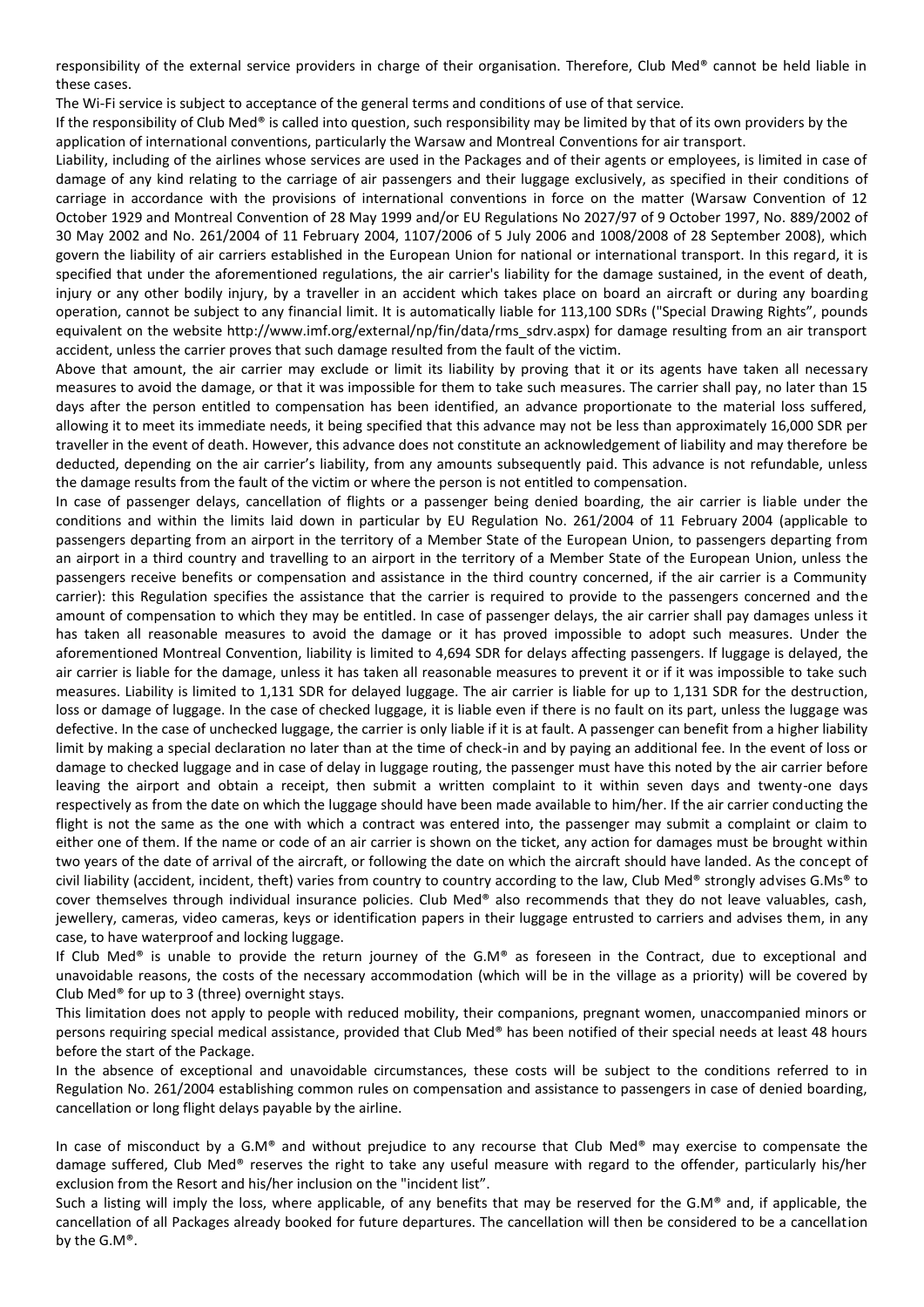Our liability, except in cases involving death, injury or illness, shall be limited to a maximum of 3 times the cost of your holiday. Our liability will also be limited in accordance with and/or in an identical manner to:

**(a)** The contractual terms of the companies that provides the transportation for your holiday. These terms are incorporated into this contract; and

**(b)** Any relevant international convention, for example the Montreal Convention in respect of travel by air, the Athens Convention in respect of travel by sea, the Berne Convention in respect of travel by rail and the Paris Convention in respect of the provision of accommodation, which limit the amount of compensation that you can claim for death, injury, delay to passengers and loss, damage and delay to luggage. We are to be regarded as having all benefit of any limitation of compensation contained in these or any conventions. You can ask for copies of the transport companies' contractual terms, or the international conventions, from our offices: Club Med SAS, Connect House, and 133-137 Alexandra Road, London SW19 7JY. Tel: 08453 67 67 67. Under EU law (Regulation 261/2004) you have rights in some circumstances to refunds and/or compensation from your airline in cases of denied boarding, cancellation or delay to flights. Please note that these refunds and/or compensation requests must be dealt with directly with the appropriate airline. Full details of these rights will be publicised at EU airports and will also be available from airlines. However reimbursement in such cases will not automatically entitle you to a refund of your holiday cost from us. Your right to a refund and/or compensation from us is set out in clause 3.3.3. If any payments to you are due from us, any payment made to you by the airline will be deducted from this amount. If your airline does not comply with these rules you should complain to the Civil Aviation Authority on 02074536888 or passengercomplaints@caa.co.uk.

## **13. Complaints and Arbitration**

If you have a problem during your holiday, we strongly recommend you to inform our local staff immediately who will endeavour to resolve your issues whilst you are on site. If your complaint is not resolved locally, please follow this up by writing to our Customer Relations Department at Club Med SAS, Connect House, 133-137 Alexandra Road, London SW19 7JY or email your complaint to customer.uk@clubmed.com. Complaints must be received within 28 days of the completion of your holiday quoting your membership and file numbers. Any complaints received over the 28 days deadline as per ABTA regulations will not be investigated, unless in the case of exceptional circumstances. Please keep your letter concise and to the point as this will assist us to quickly identify your concerns and speed up our response to you. If you fail to follow this procedure, we will be deprived of the opportunity to investigate and rectify your complaint whilst you were on site and this may affect your rights under this contract. Complaints involving personal injury or material damage insurance or civil liability will only be accepted insofar as you have obtained a written declaration from the Resort staff before your departure or from the carrier if your complaint relates to transportation arrangements organised by Club Med®.

We are obliged to maintain a high standard of service to you by ABTA's Code of Conduct. We can also offer you an arbitration scheme for the resolution of disputes arising out of, or in connection with this contract. The arbitration scheme is arranged by ABTA and administered independently by IDRS, part of the Chartered Institute of Arbitrators. It provides for a simple and inexpensive method of arbitration on documents alone with restricted liability on you in respect of costs. The scheme does not apply to claims for an amount greater than the equivalent of £5,000 per person. There is also a limit of the equivalent of £25,000 per booking. Nor does it apply to claims which are solely in respect of physical injury or illness or their consequences. The scheme can however deal with compensation claims which include an element of minor injury or illness subject to a limit of the equivalent of £1,000 on the amount the arbitrator can award per person in respect of this element. Your request for arbitration must be received by ABTA within twelve months of the date of return from holiday. Outside this time limit, arbitration under the scheme may still be available if we agree, but the ABTA Code does not require such agreement. For injury and illness claims, you can request the ABTA/IDRS Mediation Procedure and we have the option to agree to mediation. Further information on the Code and ABTA's assistance in resolving disputes can be found on [www.abta.com.](http://www.abta.com/)

## **14. Data Protection**

This clause is a summary of our privacy policy which you can read in full at<https://www.clubmed.co.uk/l/privacy-policy>

By making a booking with us, we will process the personal information we receive from you (about you and the people travelling with you), in the following ways: to enable us to arrange the travel services you have booked (which will include passing your information to third party suppliers, such as airlines, and our technology partners to administer the services we provide, and may involve sending your information to countries that do not have an equal level of privacy legislation to that in the UK); for our own market research and analysis purposes; for improving customer service; for the detection and prevention of fraud or other crime (which may include providing your information to organisations such as banks and credit card companies, or the police); for compliance with legal requirements (which will include passing your information to public authorities such as customs and immigration) and for marketing contact by emails if you have agreed to receiving marketing, or if we are providing you with offers and information on similar products and services to those you have purchased (and you have not have opted out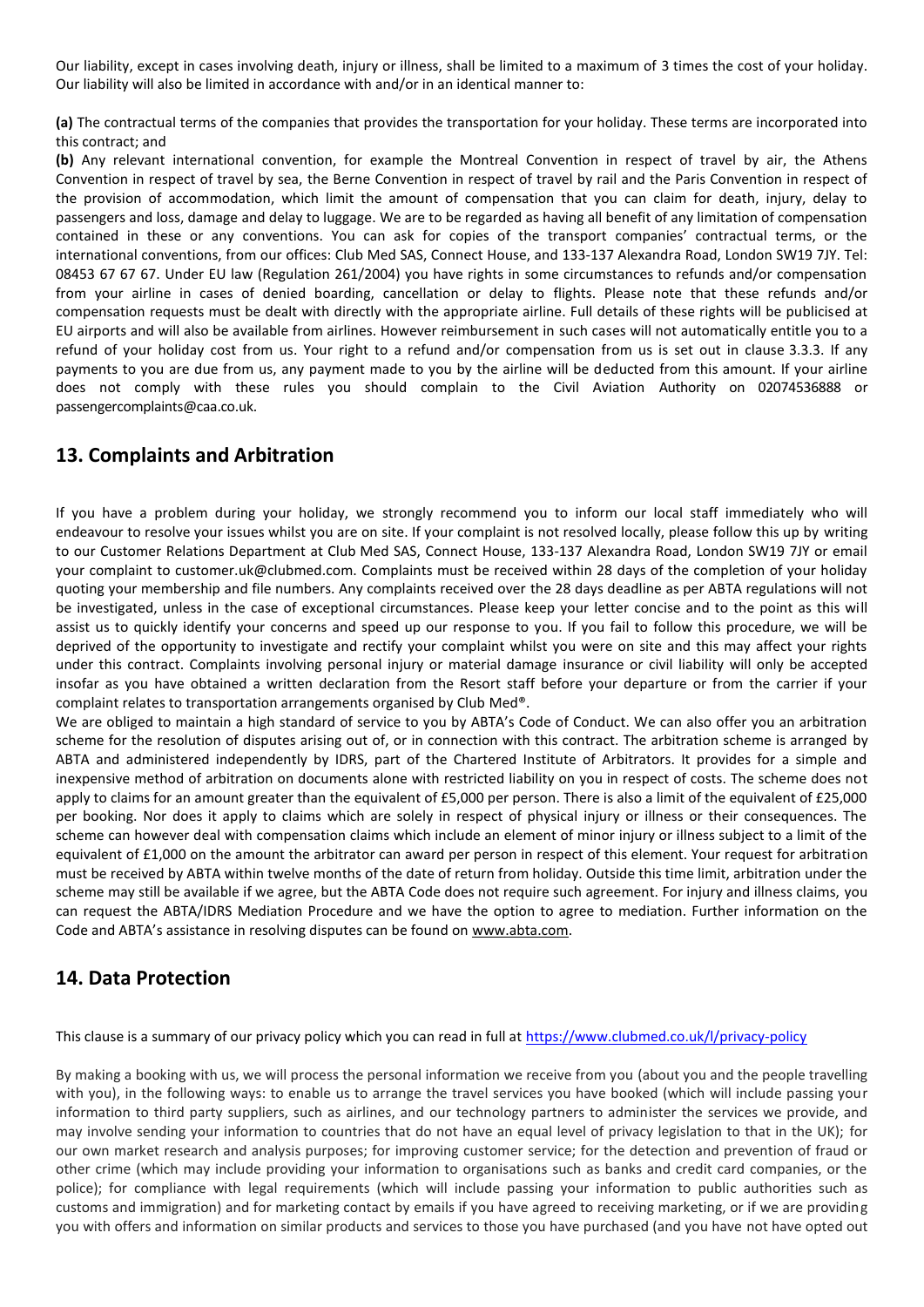of such marketing). We may need to collect information from you (or the people travelling with you), that is sensitive personal data because it relates to a medical condition or dietary requirement. When you give us this information you agree to allow us to process this and pass this to our service providers where necessary to make the arrangements you require, such as airlines (to provide in-flight catering and any special requirements you have) or our travel insurance provider if you purchase insurance from us. If you wish to make a data subject access request for a copy of any personal data we hold on you please write to: Club Med®, Customer Relations Department, Connect House, 133-137 Alexandra Road, SW19 7JY London. The right of access to the information collected in relation to an insurance policy purchased from us can be exercised by contacting Marsh at the following address: Tour Ariane, La Défense 9, 92088 Paris La Défense Cedex, France.

## **15. Insurance**

Assistance included in your Club Med® Package is provided by EUROP ASSISTANCE and not by Club Med®. Any registration with Club Med® or through a travel agent gives the G.M® benefits from EUROP ASSISTANCE, which cover assistance to persons during their stay or travel (including during Club Med® transport), as well as during the personal journeys of G.M® to go there or come back. The following insurance cover from Generali Assurances applies to G.Ms® as part of their Club Med® Package. However, G.Ms® are strongly advised to take out additional insurance. For any insurance claims related to insurance cover, as well as for any information, G.Ms® may contact the insurance broker:

MARSH - Tour Ariane - La Défense 9 - 92088 Paris La Défense Cedex, France - Tel.: +33 (0) 820 90 00 79 - Fax: +33 1 41 34 59 04 or his/her personal insurer or insurance broker. In this regard, Club Med® offers the ability to take out additional insurance covering the risks incurred during your trip including, but not limited to: cancellation, luggage, skiing, medical expenses. For details of this offer, please refer to the "Écran Total®" and "Ski Zéro Souci®" optional insurance pages, or give us a call directly.

### **15.1 Covered as part of your Club Med® Package**

**15.1.1** If you have an accident during your stay at Club Med®, you will be refunded your medical, surgical and pharmaceutical costs up to the maximum amount of £500. This is only applicable if written documentation evidence is provided. This guarantee can only be used as a complement to the National Health Service or a private insurance company.

IMPORTANT: if you are travelling to a European Union country, please make sure that you have a European Health Insurance Card with you as this will entitle you to treatment from the equivalent of the National Health Service in the country you are visiting.

**15.1.2** Accidental Death capital: £25,000. For people aged between 17-65 years old. For people aged 16 years old and under or over 75 years old, Accidental Death capital: £1000.

**15.1.3** Permanent disability following an accident. Capital for total and permanent disability: £25,000 (which can be reduced according to the degree of disability as decided by a medical expert). Allocated to persons under 65 years of age.

**15.1.4** The cost of stay (hotel, restaurant, extension of stay at Club Med®, taxi) cannot under any circumstances, be covered under the insurance guarantees with Generali. Any query regarding the cover with Generali should be directed to Marsh, the insurance brokers, at the following address: Tour Ariane, La Défense 9, 92088 Paris La Défense Cedex, France.

For any more information about our insurance policy, we kindly recommend you to visit our Travel Insurance terms and conditions and our Policy summary available on our website [https://www.clubmed.co.uk/l/Travel-insurance.](https://www.clubmed.co.uk/l/Travel-insurance)

#### **15.2. Exclusion case and exceptional and unavoidable circumstances**

EUROP ASSISTANCE can never substitute the local authorities in emergencies.

The following cases are excluded or may not give rise to support:

• The consequences of infectious risk situations in an epidemic context; exposure to infectious biological agents; exposure to chemical warfare agents, exposure to incapacitating agents, exposure to residual nerve or neurotoxic agents that are subject to quarantine or preventive measures or specific monitoring by the international health and/or local health authorities of the country in which you reside and/or country of origin,

- • The consequences of intentional acts on your part or the consequences of fraudulent acts, suicide attempts or suicides,
- • The use of medicines, drugs, narcotics and similar products not medically prescribed, as well as alcohol abuse,

• Pre-existing, diagnosed and/or treated medical conditions and/or diseases and/or injuries having resulted in continuous hospitalisation, day hospitalisation or outpatient hospitalisation in the 6 months preceding any request, whether it is a manifestation or aggravation of said condition,

• Costs incurred without our consent, or not expressly provided for in these General Terms of the contract,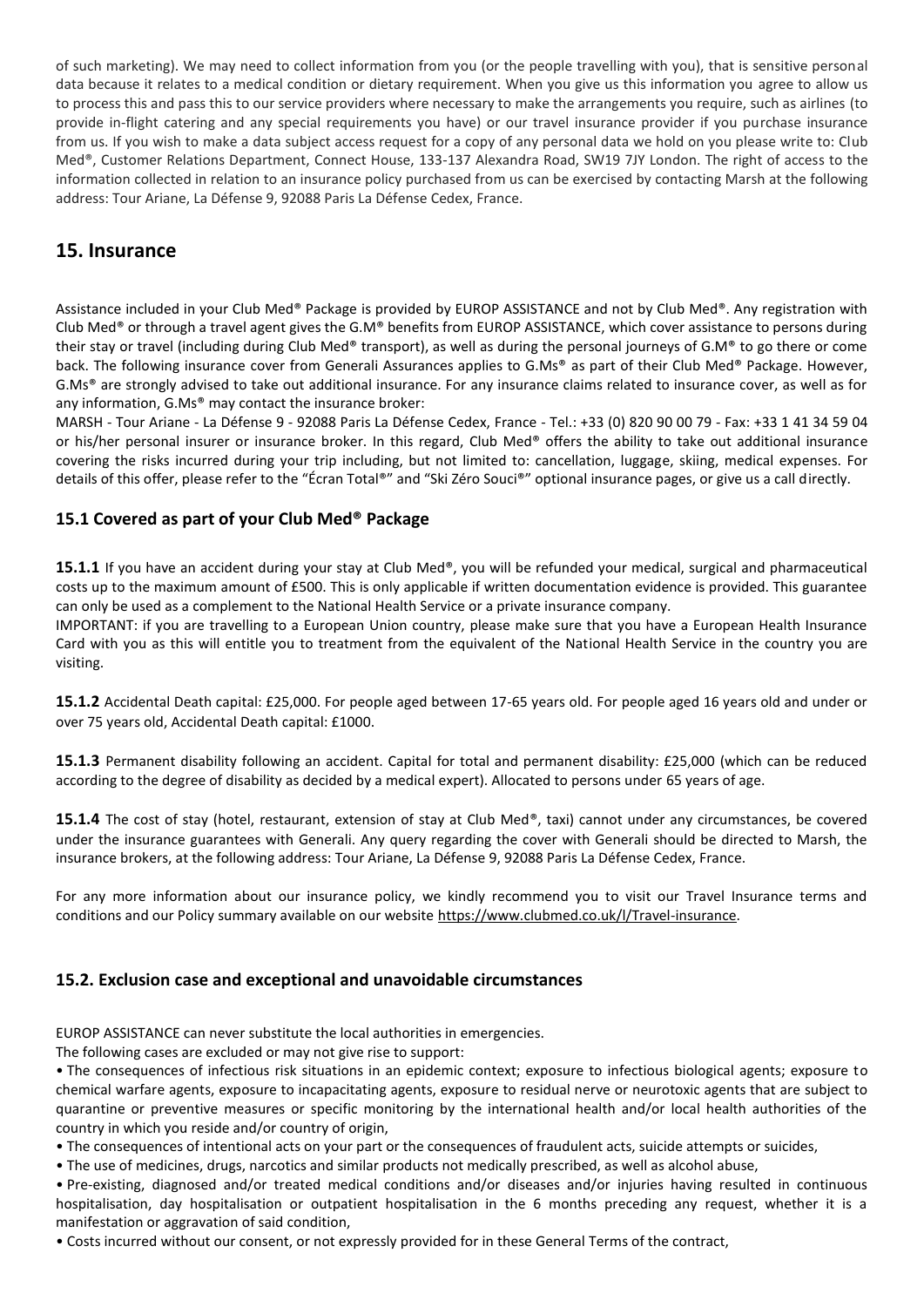• Costs not justified by the original documents,

• Incidents occurring in countries excluded from the contract warranty or outside the dates of validity of the contract, particularly beyond the duration of the planned trip abroad,

• The consequences of incidents occurring in the course of motorised events, races, or competitions (or their trials), subject to the prior authorisation of the public authorities by the regulations in force, when you participate as a competitor, or during circuit trials subject to the prior approval of the public authorities, even if you use your own vehicle,

• Journeys undertaken for the purpose of medical diagnosis and/or treatment or cosmetic surgery intervention, their consequences and the resulting costs,

• The organisation and management of the transport referred to in the "Transport/repatriation" paragraph for minor ailments that can be treated locally and that do not prevent you from continuing your trip,

- • Requests for assistance relating to medically assisted procreation or abortion, their consequences and the resulting costs,
- • Requests relating to procreation or pregnancy on behalf of third parties, their consequences and the resulting costs,
- • Medical equipment and prostheses (dental, hearing, medical),
- • Spa treatments, their consequences and the resulting costs,
- • Medical expenses incurred in your country of residence,
- • Scheduled hospitalisations, their consequences and the resulting costs,
- • Optical costs (glasses and contact lenses for example),
- • Vaccines and vaccination fees,
- • Medical check-ups, their consequences and related costs,
- • Aesthetic interventions, their possible consequences and the resulting costs,
- • Stays in convalescent homes, their consequences and the resulting costs,
- • Rehabilitation, physiotherapy, chiropractics, their consequences and the resulting costs,

• Medical or paramedical services, the purchase of products whose therapeutic nature is not recognised by UK law and the related costs,

- • Check-ups concerning preventive screening, regular treatments or analyses, their consequences and the resulting costs,
- • The organisation of search and rescue operations for people at sea or in the mountains,
- • The organisation of search and rescue operations for people in the desert, as well as the related costs,
- • Costs related to excess luggage during air transport and the transport costs when luggage cannot be carried with you,
- • Travel cancellation costs,
- • Restaurant expenses,
- • Customs duties.
- • Civil or foreign wars, riots, popular movements,
- • The voluntary participation of an Insured party in riots or strikes, brawls or assaults,
- • The consequences of the disintegration of an atomic nucleus or any radiation from a radioactive energy source,
- • Except for derogations, an earthquake, a volcanic eruption, a tidal wave, a flood or a natural cataclysm

• The consequences of the use of medicines, drugs, narcotics and similar products not medically prescribed, as well as alcohol abuse,

• Any intentional act on your part that may invoke the warranty under the contract.

Carriers of persons (including airlines) may impose restrictions for people with certain pathologies or for pregnant women up to the start of the transport, which are subject to change without notice (for airlines: medical examination, medical certificate, etc.).

As a result, the repatriation of these persons can only be carried out subject to the non-refusal by the carrier, and of course, subject to the absence of an adverse medical opinion as provided for and in accordance with the terms set out in the "Transport/repatriation" paragraph regarding the health of the Insured party or the unborn child.

#### **15.3. Complaints**

EUROP ASSISTANCE gives the address of its registered office as its address for service. In case of complaint or dispute, you can contact the EUROP ASSISTANCE Customer Feedback Service- 1, promenade de la Bonnette - 92633 Gennevilliers Cedex, France. If the processing time exceeds 10 working days, an interim letter will be sent to you within that period. A written response to the complaint will be sent within a maximum of 2 months of the date of receipt of the initial complaint.

#### **15.4. Data protection**

All information collected by EUROP ASSISTANCE FRANCE, 1, promenade de la Bonnette, 92633 Gennevilliers Cedex, France, when subscribing to one of its services and/or when performing the services is necessary to fulfil the commitments we make to you. In the absence of a response to the requested information, EUROP ASSISTANCE will be unable to provide you with the service you wish to subscribe to.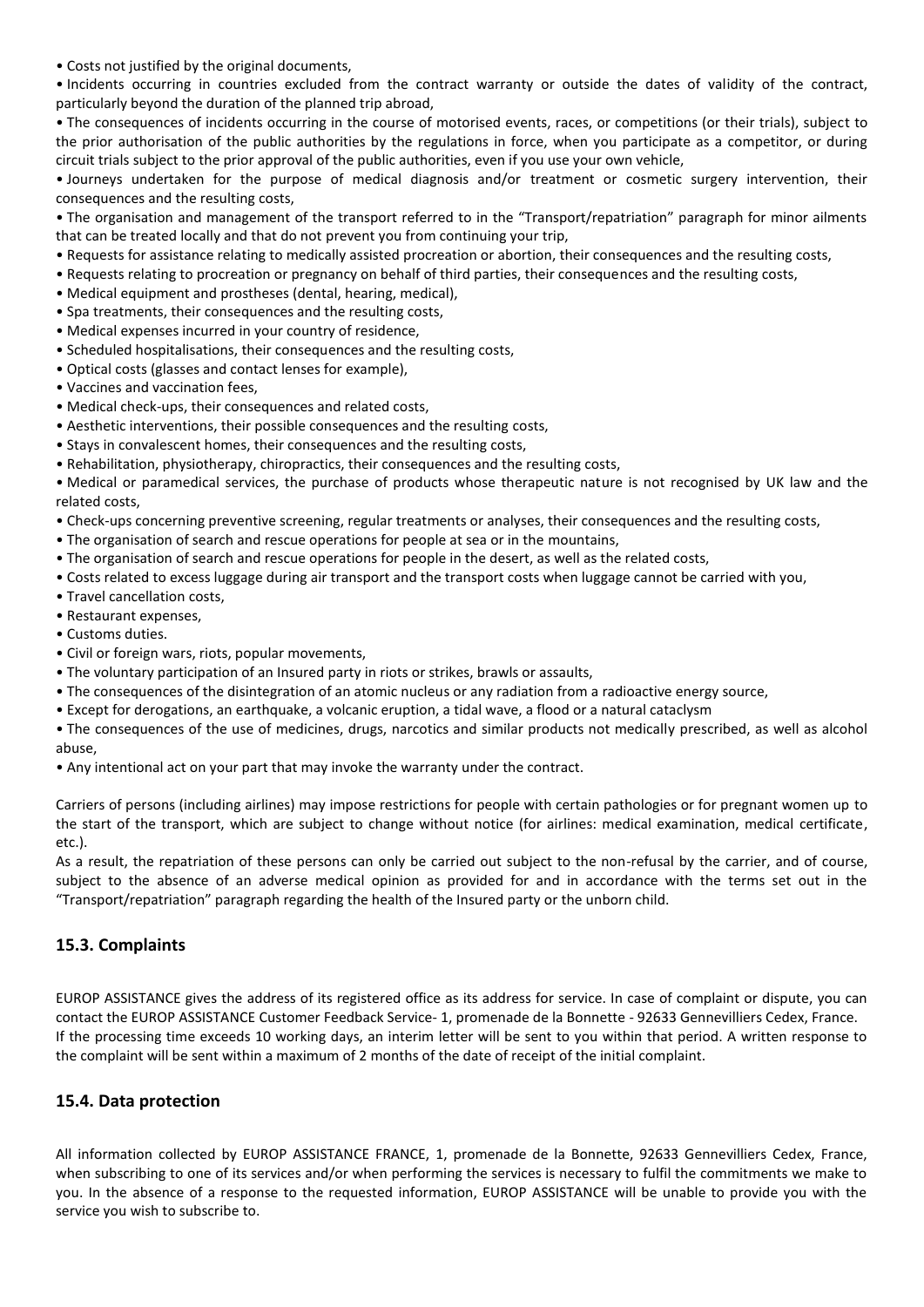This information is only available to the EUROP ASSISTANCE FRANCE services in charge of your contract and may be transferred to EUROP ASSISTANCE FRANCE service providers or partners for the sole purpose of carrying out the service.

EUROP ASSISTANCE FRANCE also reserves the right to use your personal data for quality monitoring or statistical study purposes. EUROP ASSISTANCE FRANCE may be required to disclose some of your data to the partners who established this assistance guarantee.

You have the right to access, modify, correct and delete your information by writing to: EUROP ASSISTANCE FRANCE - Customer Feedback Service - 1, promenade de la Bonnette, 92633 Gennevilliers Cedex, France.

If for the purposes of carrying out the requested service, your information is transferred outside the European Union, EUROP ASSISTANCE FRANCE will take contractual measures with the recipients in order to secure that transfer.

In addition, the Insured parties are informed that telephone conversations they may have with EUROP ASSISTANCE may be recorded to monitor the quality of services and for staff training.

Those recordings will be kept for a period of 2 months. Insured parties may object to this by expressing their refusal to their contact person.

## **16. Optional Travel Insurance**

We strongly advise that you purchase our optional travel insurance to cover all activities included in your Club Med® holiday. Only persons aged up to and including 65 are eligible to this insurance. For details of our optional travel insurance cover, please refer to our website www.clubmed.co.uk. Unless your holiday will be completed within one month of buying the insurance, you have the right to cancel any policy of insurance within 14 days of the date of issue or receipt of the terms and conditions, whichever occurs last. We will refund to you any premium you have paid. Please note the insurance premium will not be refunded if you cancel your holiday.

## **17. Website**

We do our best to provide you with photographs and illustrations which should give you an impression of the facilities offered. These photographs and illustrations aim to give you an idea of the standard of the facilities, but are indicative and not contractually binding.

This website is our responsibility, as your tour operator. It is not issued on behalf of, and does not commit the airlines mentioned herein or any airline whose services are used in the course of your holiday.

Club Med® does everything it can to provide pictures and illustrations allowing the  $GM^{\circ}$  to have a preview of the services proposed. These pictures and illustrations aim to give an idea of the services category, but do not engage Club Med® beyond this object.

## **18. Safety and Security**

You acknowledge and accept, and will ensure that all travellers acknowledge and accept that:

**18.1**.It is the traveller/s duty to familiarise him/her with the inherent dangers of the proposed travel and any mental and/or physical levels of health required for the proposed travel arrangements.

18.2 Club Med<sup>®</sup> reserves the right not to serve alcohol to any traveller if it considers that it is in the best interests of Club Med®, other guests and or the traveller concerned.

**18.3** The services and activities booked should not be provided by a Service Provider if they cannot be provided without breaching any relevant law;

**18.4** Participation in any activities and/or uses of the facilities provided by a Service Provider are at the traveller's own risk and the traveller absolves the Service Provider from any and all liability in contract, for any loss from any cause whatsoever (including negligence) arising from such participation and/or uses;

**18.5** Acknowledge and assume those extra risks encountered by using facilities and/or participating in activities that intrinsically involve the possibility or risks greater than those encountered in daily life;

**18.6** That the services provided by a Service Provider will be governed by the laws of the place where those services are provided and any legal action concerning those services or any claim concerning any loss arising in respect of those services will be dealt with in the courts of that place against the Service Provider and Club Med® shall have no involvement or incur any liability in that regard.